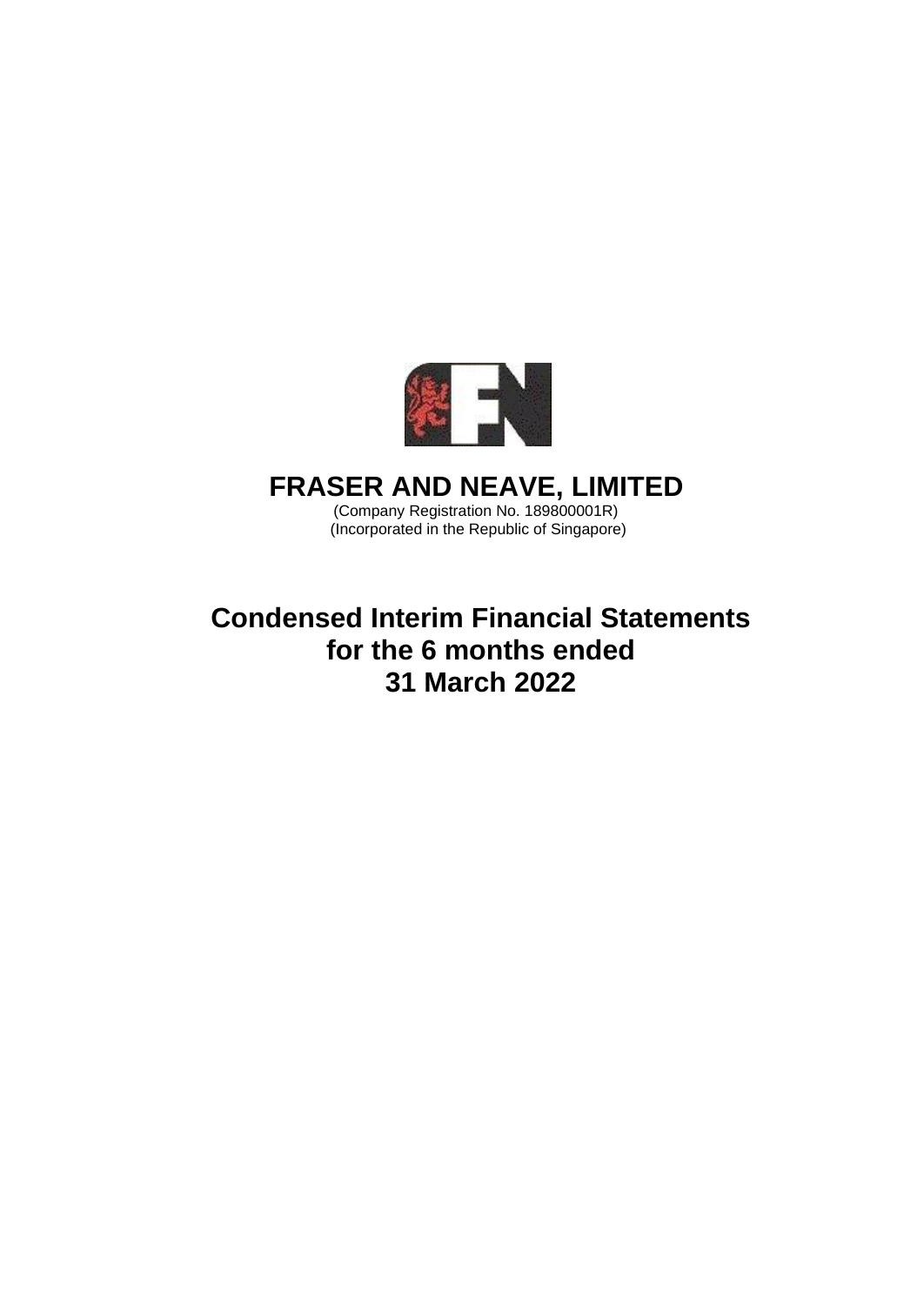## FRASER AND NEAVE, LIMITED & SUBSIDIARY COMPANIES Page 2 of 26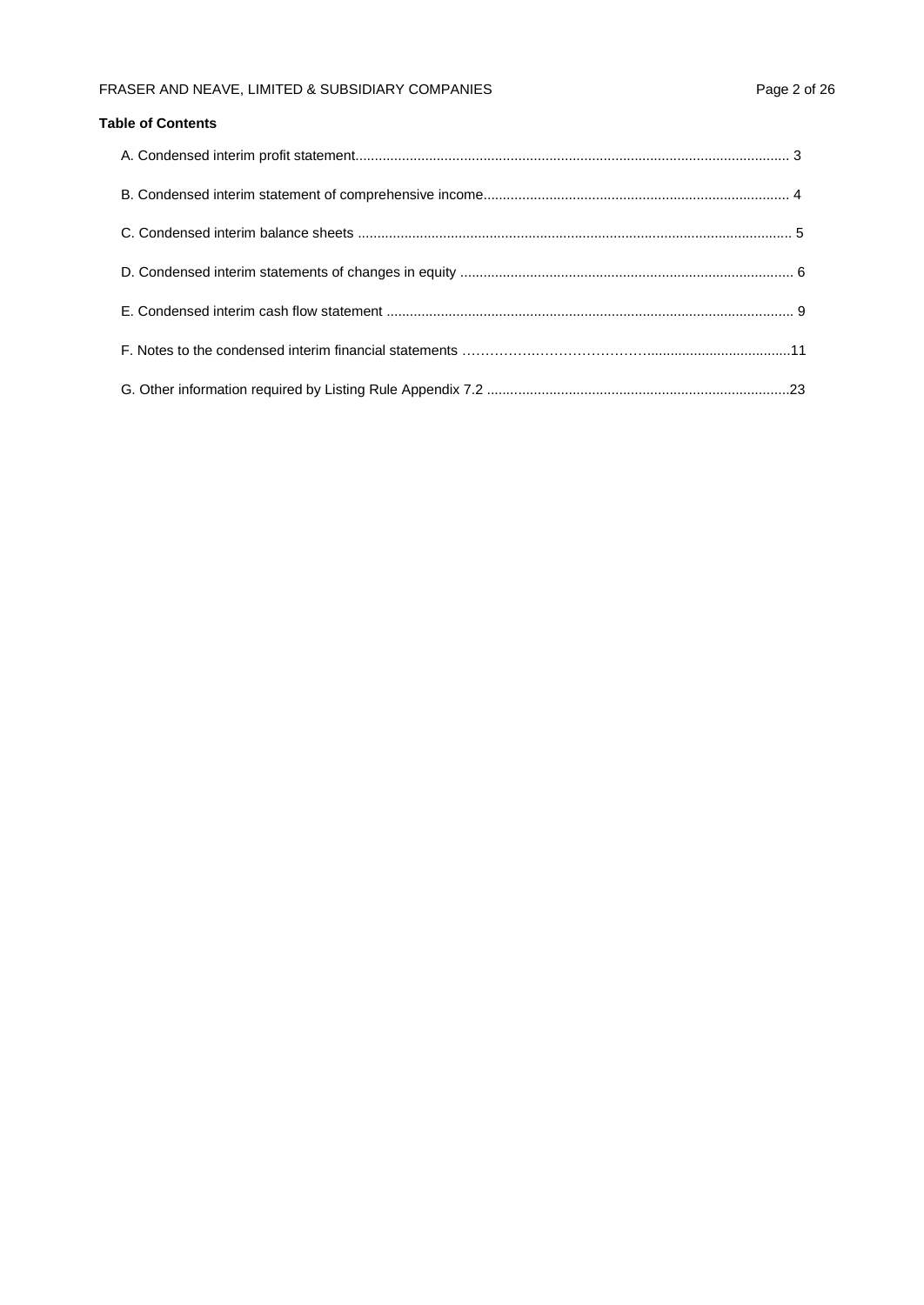## **A. Condensed interim profit statement**

|                                                            |             |                               | <b>The Group</b>              |                     |
|------------------------------------------------------------|-------------|-------------------------------|-------------------------------|---------------------|
|                                                            |             | 6 months<br>ended 31<br>March | 6 months<br>ended 31<br>March |                     |
|                                                            | <b>Note</b> | 2022<br>\$'000                | 2021<br>\$'000                | Change<br>℅         |
| Revenue                                                    | 5           | 1,009,985                     | 988,560                       | 2.2                 |
| Cost of sales                                              |             | (724, 205)                    | (669, 146)                    | 8.2                 |
| Gross profit                                               |             | 285,780                       | 319,414                       | (10.5)              |
| Other income (net)                                         |             | 6,144                         | 9,578                         | (35.9)              |
| Operating expenses                                         |             |                               |                               |                     |
| - Distribution                                             |             | (81,087)                      | (84, 414)                     | (3.9)               |
| - Marketing                                                |             | (76, 422)                     | (78, 571)                     | (2.7)               |
| - Administration                                           |             | (60, 067)                     | (63, 023)                     | (4.7)               |
|                                                            |             | (217, 576)                    | (226,008)                     | (3.7)               |
| Trading profit                                             |             | 74,348                        | 102,984                       | (27.8)              |
| Share of results of joint venture companies                |             | 2,187                         | 361                           | NM                  |
| Share of results of associated companies                   |             | 50,473                        | 49,939                        | 1.1                 |
| Profit before interest and taxation ("PBIT")               |             | 127,008                       | 153,284                       | (17.1)              |
| Finance income                                             |             | 1,149                         | 900                           | 27.7                |
| Finance costs                                              |             | (13, 327)                     | (12, 285)                     | 8.5                 |
| Net finance costs                                          |             | (12, 178)                     | (11, 385)                     | 7.0                 |
| Profit before taxation and exceptional items               |             | 114,830                       | 141,899                       | (19.1)              |
| <b>Exceptional items</b><br><b>Profit before taxation</b>  |             | (7, 761)<br>107,069           | (1,271)<br>140,628            | NM<br>(23.9)        |
| Taxation                                                   | 6<br>7      | (14, 244)                     | (22, 892)                     | (37.8)              |
| <b>Profit after taxation</b>                               |             | 92,825                        | 117,736                       |                     |
|                                                            |             |                               |                               | (21.2)              |
| Attributable profit to:<br>Shareholders of the Company     |             |                               | 83,446                        |                     |
|                                                            |             | 68,539<br>(3,273)             | (1,035)                       | (17.9)<br><b>NM</b> |
| - Exceptional items                                        |             | 65,266                        | 82,411                        |                     |
| Non-controlling interests                                  |             | 27,559                        | 35,325                        | (20.8)<br>(22.0)    |
|                                                            |             | 92,825                        | 117,736                       | (21.2)              |
|                                                            |             |                               |                               |                     |
| Earnings per share attributable to the shareholders of the |             |                               |                               |                     |
| Company:                                                   | 9           |                               |                               |                     |
| (a) Basic (cents)                                          |             |                               |                               |                     |
| - before exceptional items                                 |             | 4.7                           | 5.8                           |                     |
| - after exceptional items<br>(b) Fully diluted (cents)     |             | 4.5                           | 5.7                           |                     |
| - before exceptional items                                 |             | 4.7                           | 5.7                           |                     |
| - after exceptional items                                  |             | 4.5                           | 5.7                           |                     |

NM – Not meaningful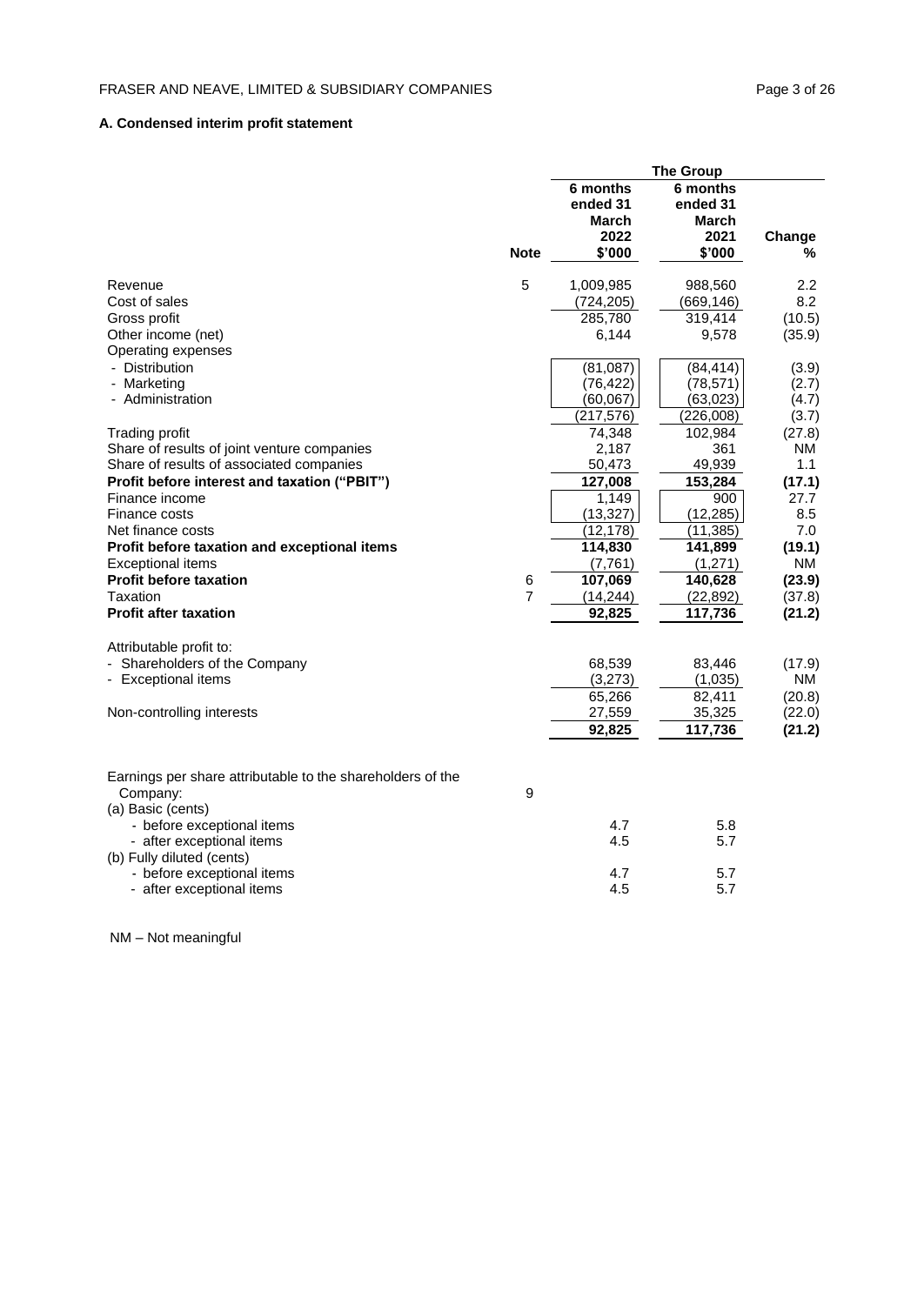## **B. Condensed interim statement of comprehensive income**

|                                                                                                       | Group                                           |                                                 |
|-------------------------------------------------------------------------------------------------------|-------------------------------------------------|-------------------------------------------------|
|                                                                                                       | 6 months<br>ended 31<br>March<br>2022<br>\$'000 | 6 months<br>ended 31<br>March<br>2021<br>\$'000 |
| <b>Profit after taxation</b>                                                                          | 92,825                                          | 117,736                                         |
| Other comprehensive income:                                                                           |                                                 |                                                 |
| Items that may be reclassified subsequently to profit statement                                       |                                                 |                                                 |
| Share of other comprehensive income of associated and joint venture<br>companies                      | 5,666                                           | (917)                                           |
| Fair value changes on derivative financial instruments                                                | 10,158                                          | 5,935                                           |
| Currency translation differences                                                                      | (13, 464)                                       | (56, 426)                                       |
|                                                                                                       | 2,360                                           | (51, 408)                                       |
| Items that will not be reclassified to profit statement                                               |                                                 |                                                 |
| Fair value changes on equity investments measured at fair value through other<br>comprehensive income | (208)                                           | (108)                                           |
|                                                                                                       | (208)                                           | (108)                                           |
| Other comprehensive income for the period, net of taxation                                            | 2,152                                           | (51, 516)                                       |
| Total comprehensive income for the period                                                             | 94,977                                          | 66,220                                          |
| Total comprehensive income attributable to:                                                           |                                                 |                                                 |
| Shareholders of the Company                                                                           | 67,940                                          | 37,363                                          |
| Non-controlling interests                                                                             | 27,037                                          | 28,857                                          |
|                                                                                                       | 94,977                                          | 66,220                                          |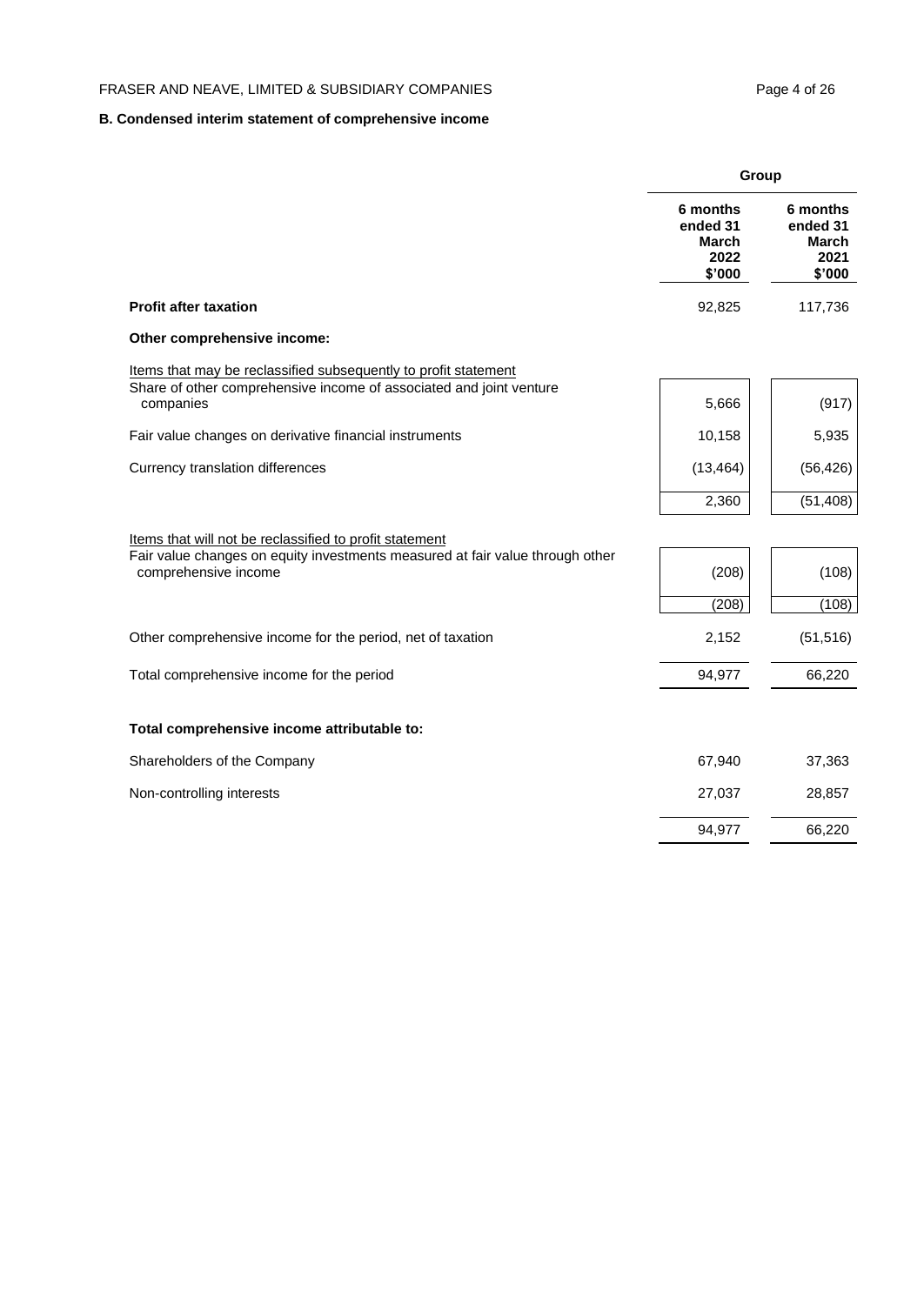### **C. Condensed interim balance sheets**

|                                                 |             | <b>The Group</b>          |                                      | <b>The Company</b>        |                                      |  |
|-------------------------------------------------|-------------|---------------------------|--------------------------------------|---------------------------|--------------------------------------|--|
|                                                 |             | As at 31<br>March<br>2022 | As at 30<br><b>September</b><br>2021 | As at 31<br>March<br>2022 | As at 30<br><b>September</b><br>2021 |  |
| <b>SHARE CAPITAL AND RESERVES</b>               | <b>Note</b> | \$'000                    | \$'000                               | \$'000                    | \$'000                               |  |
| Share capital<br>Reserves                       | 10          | 861,456<br>2,175,548      | 858,830<br>2,160,640                 | 861,456<br>716,375        | 858,830<br>757,150                   |  |
| <b>NON-CONTROLLING INTERESTS</b>                |             | 3,037,004<br>441,400      | 3,019,470<br>431,766                 | 1,577,831                 | 1,615,980                            |  |
|                                                 |             | 3,478,404                 | 3,451,236                            | 1,577,831                 | 1,615,980                            |  |
| Represented by:<br><b>NON-CURRENT ASSETS</b>    |             |                           |                                      |                           |                                      |  |
| <b>Fixed assets</b>                             | 12          | 797,999                   | 760,021                              | 2,088                     | 3,353                                |  |
| Investment properties                           |             | 16,741                    | 16,858                               |                           |                                      |  |
| Properties held for development                 |             | 17,727                    | 17,853                               |                           |                                      |  |
| Subsidiary companies<br>Joint venture companies |             | 156,235                   | 154,341                              | 2,172,871<br>38,578       | 2,172,867<br>38,965                  |  |
| Associated companies                            |             | 2,717,268                 | 2,712,634                            |                           |                                      |  |
| Intangible assets                               |             | 136,741                   | 138,636                              | 847                       | 877                                  |  |
| <b>Brands</b>                                   |             | 31,992                    | 32,105                               | 212                       | 212                                  |  |
| Other investments                               |             | 5,417                     | 5,625                                | 155,037                   | 172,339                              |  |
| Other receivables                               |             | 3,634                     | 726                                  |                           | 26                                   |  |
| Deferred tax assets                             |             | 5,161                     | 4,695                                |                           |                                      |  |
|                                                 |             | 3,888,915                 | 3,843,494                            | 2,369,633                 | 2,388,639                            |  |
| <b>CURRENT ASSETS</b>                           |             |                           |                                      |                           |                                      |  |
| Inventories                                     |             | 357,546                   | 297,577                              |                           |                                      |  |
| Trade receivables                               |             | 323,216                   | 254,806                              |                           |                                      |  |
| Other receivables                               |             | 54,491                    | 46,177                               | 2,041                     | 1,291                                |  |
| <b>Related parties</b>                          |             | 6,421                     | 6,121                                | 403                       | 616                                  |  |
| Subsidiary companies                            |             |                           |                                      | 24,334                    | 122,013                              |  |
| Joint venture companies                         |             | 1,951                     | 1,214                                | 352                       |                                      |  |
| Associated companies                            |             | 113                       | 84                                   |                           |                                      |  |
| Cash and bank deposits                          |             | 252,843<br>996,581        | 471,799<br>1,077,778                 | 10,770<br>37,900          | 12,010<br>135,930                    |  |
| <b>Deduct: CURRENT LIABILITIES</b>              |             |                           |                                      |                           |                                      |  |
| Trade payables                                  |             | 206,567                   | 176,224                              |                           |                                      |  |
| Other payables<br><b>Related parties</b>        |             | 204,273<br>6,221          | 194,914<br>6,266                     | 11,738<br>960             | 13,434<br>292                        |  |
| Subsidiary companies                            |             |                           |                                      | 133,752                   | 90,746                               |  |
| Associated companies                            |             | 187                       | 261                                  |                           |                                      |  |
| Lease liabilities                               |             | 9,212                     | 11,646                               | 1,445                     | 2,445                                |  |
| <b>Borrowings</b>                               | 14          | 304,186                   | 427,573                              | 40,000                    |                                      |  |
| Provision for taxation                          |             | 47,925                    | 49,349                               | 6,767                     | 6,420                                |  |
|                                                 |             | 778,571                   | 866,233                              | 194,662                   | 113,337                              |  |
| <b>NET CURRENT ASSETS/(LIABILITIES)</b>         |             | 218,010                   | 211,545                              | (156, 762)                | 22,593                               |  |
| <b>Deduct: NON-CURRENT LIABILITIES</b>          |             |                           |                                      |                           |                                      |  |
| Other payables                                  |             | 17,198                    | 23,802                               |                           |                                      |  |
| Subsidiary companies                            |             |                           |                                      | 635,000                   | 795,000                              |  |
| Lease liabilities                               |             | 34,386                    | 36,539                               | 23                        | 235                                  |  |
| <b>Borrowings</b>                               | 14          | 529,581                   | 499,262                              |                           |                                      |  |
| Provision for employee benefits                 |             | 15,954                    | 15,760                               |                           |                                      |  |
| Deferred tax liabilities                        |             | 31,402                    | 28,440                               | 17                        | 17                                   |  |
|                                                 |             | 628,521                   | 603,803                              | 635,040                   | 795,252                              |  |
| <b>NET ASSETS</b>                               |             | 3,478,404                 | 3,451,236                            | 1,577,831                 | 1,615,980                            |  |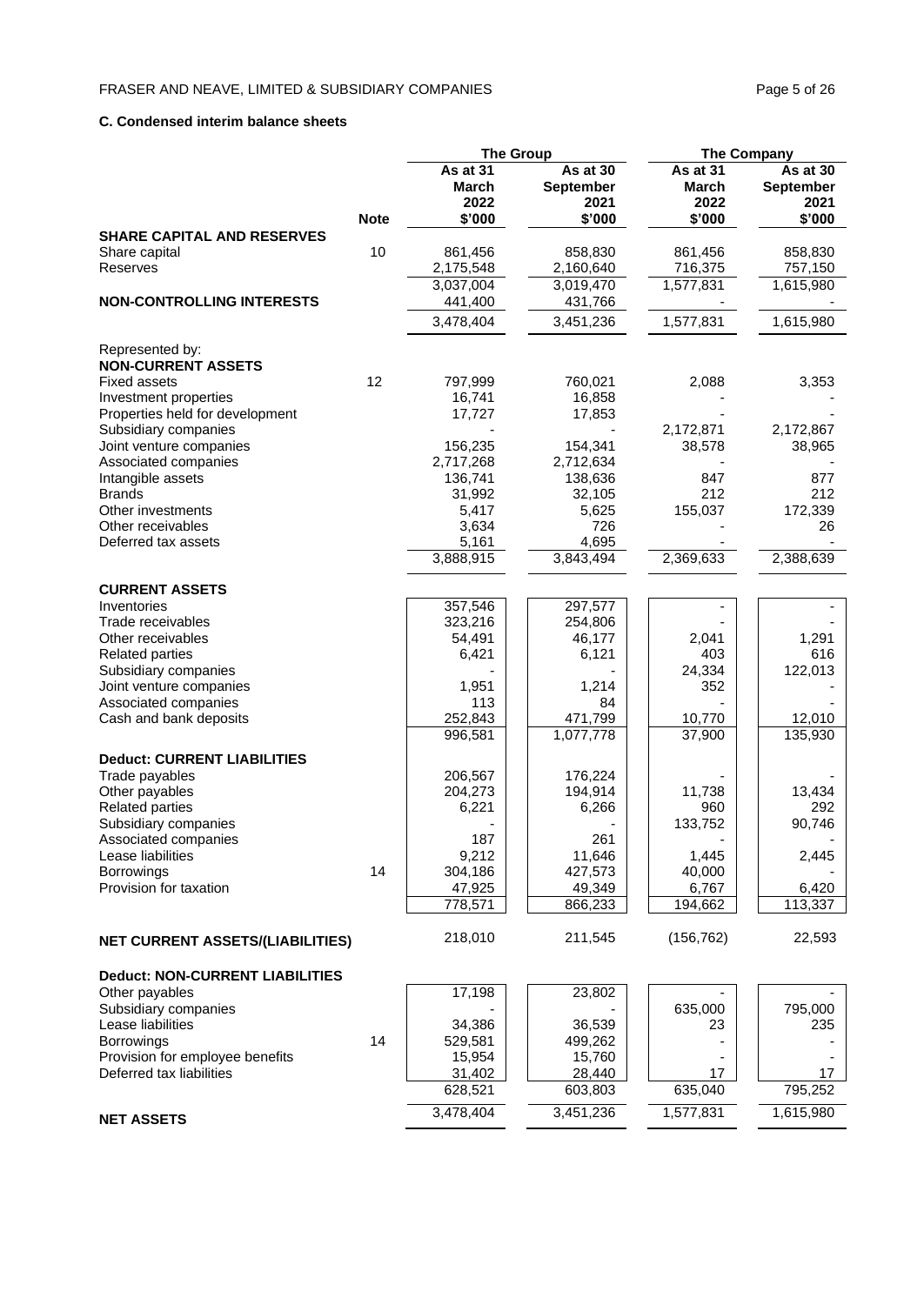## **D. Condensed interim statements of changes in equity**

|                                                                                                          |                  |                    |                    |                     | <b>The Group</b>                           |                    |                                       |                            |           |                                  |                        |
|----------------------------------------------------------------------------------------------------------|------------------|--------------------|--------------------|---------------------|--------------------------------------------|--------------------|---------------------------------------|----------------------------|-----------|----------------------------------|------------------------|
|                                                                                                          | Share<br>Capital | Capital<br>Reserve | Revenue<br>Reserve | Exchange<br>Reserve | <b>Fair Value</b><br>Adjustment<br>Reserve | Hedging<br>Reserve | Share-<br>based<br>Payment<br>Reserve | <b>Dividend</b><br>Reserve | Total     | Non-<br>controlling<br>Interests | Total<br><b>Equity</b> |
|                                                                                                          | \$'000           | \$'000             | \$'000             | \$'000              | \$'000                                     | \$'000             | \$'000                                | \$'000                     | \$'000    | \$'000                           | \$'000                 |
| 6 Months ended<br>31 March 2022                                                                          |                  |                    |                    |                     |                                            |                    |                                       |                            |           |                                  |                        |
| Balance at 1 October 2021                                                                                | 858,830          | (7, 781)           | 2,166,297          | (15, 502)           | (34, 176)                                  | (7, 202)           | 8,190                                 | 50,814                     | 3,019,470 | 431,766                          | 3,451,236              |
| Comprehensive income<br>Share of other comprehensive<br>income of associated companies                   |                  |                    | 5,891              | (158)               | (67)                                       |                    |                                       |                            | 5,666     |                                  | 5,666                  |
| Fair value changes on derivative<br>financial instruments                                                |                  |                    |                    |                     |                                            | 10,158             |                                       |                            | 10,158    |                                  | 10,158                 |
| Fair value changes on equity<br>investments measured at fair value<br>through other comprehensive income |                  |                    |                    |                     | (208)                                      |                    |                                       |                            | (208)     |                                  | (208)                  |
| Currency translation difference                                                                          |                  |                    |                    | (12, 942)           |                                            |                    |                                       |                            | (12, 942) | (522)                            | (13, 464)              |
| Other comprehensive income for<br>the period                                                             |                  |                    | 5,891              | (13, 100)           | (275)                                      | 10,158             |                                       |                            | 2,674     | (522)                            | 2,152                  |
| Profit for the period                                                                                    |                  |                    | 65,266             |                     |                                            |                    |                                       |                            | 65,266    | 27,559                           | 92,825                 |
| Total comprehensive income for<br>the period                                                             |                  |                    | 71,157             | (13, 100)           | (275)                                      | 10,158             |                                       |                            | 67,940    | 27,037                           | 94,977                 |
| Contributions by and distributions<br>to owners                                                          |                  |                    |                    |                     |                                            |                    |                                       |                            |           |                                  |                        |
| Employee share-based expense                                                                             | $\overline{a}$   |                    | $\overline{a}$     | $\overline{a}$      | $\overline{a}$                             | ÷,                 | 1,197                                 | ÷.                         | 1,197     | 91                               | 1,288                  |
| Issue of shares in the Company upon<br>vesting of shares awarded                                         | 2,626            |                    |                    |                     |                                            |                    | (2,626)                               |                            |           |                                  |                        |
| Purchase of shares by a subsidiary<br>company                                                            |                  |                    | (131)              |                     |                                            |                    |                                       |                            | (131)     | (105)                            | (236)                  |
| Shares of a subsidiary company<br>reissued pursuant to its share plans                                   |                  | 53                 | 892                |                     |                                            |                    | (945)                                 |                            |           |                                  |                        |
| Dividends:<br>Dividends paid                                                                             |                  |                    | (60)               |                     |                                            |                    |                                       | (50, 814)                  | (50, 874) | (17, 389)                        | (68, 263)              |
| Dividends proposed                                                                                       |                  |                    | (21, 803)          |                     |                                            |                    | $\overline{a}$                        | 21,803                     |           |                                  |                        |
| Total contributions by and<br>distributions to owners                                                    | 2,626            | 53                 | (21, 102)          |                     |                                            |                    | (2, 374)                              | (29, 011)                  | (49, 808) | (17, 403)                        | (67, 211)              |
| Changes in ownership interests                                                                           |                  |                    |                    |                     |                                            |                    |                                       |                            |           |                                  |                        |
| Changes in carrying value of<br>put option granted to<br>non-controlling interests                       |                  | (598)              |                    |                     |                                            |                    |                                       |                            | (598)     |                                  | (598)                  |
| Total changes in ownership<br>interests                                                                  |                  | (598)              |                    |                     |                                            |                    |                                       |                            | (598)     |                                  | (598)                  |
| <b>Total transactions with owners</b><br>in their capacity as owners                                     | 2,626            | (545)              | (21, 102)          |                     |                                            |                    | (2, 374)                              | (29,011)                   | (50, 406) | (17, 403)                        | (67, 809)              |
| Balance at 31 March 2022                                                                                 | 861,456          | (8,326)            | 2,216,352          | (28, 602)           | (34, 451)                                  | 2,956              | 5,816                                 | 21,803                     | 3,037,004 | 441,400                          | 3,478,404              |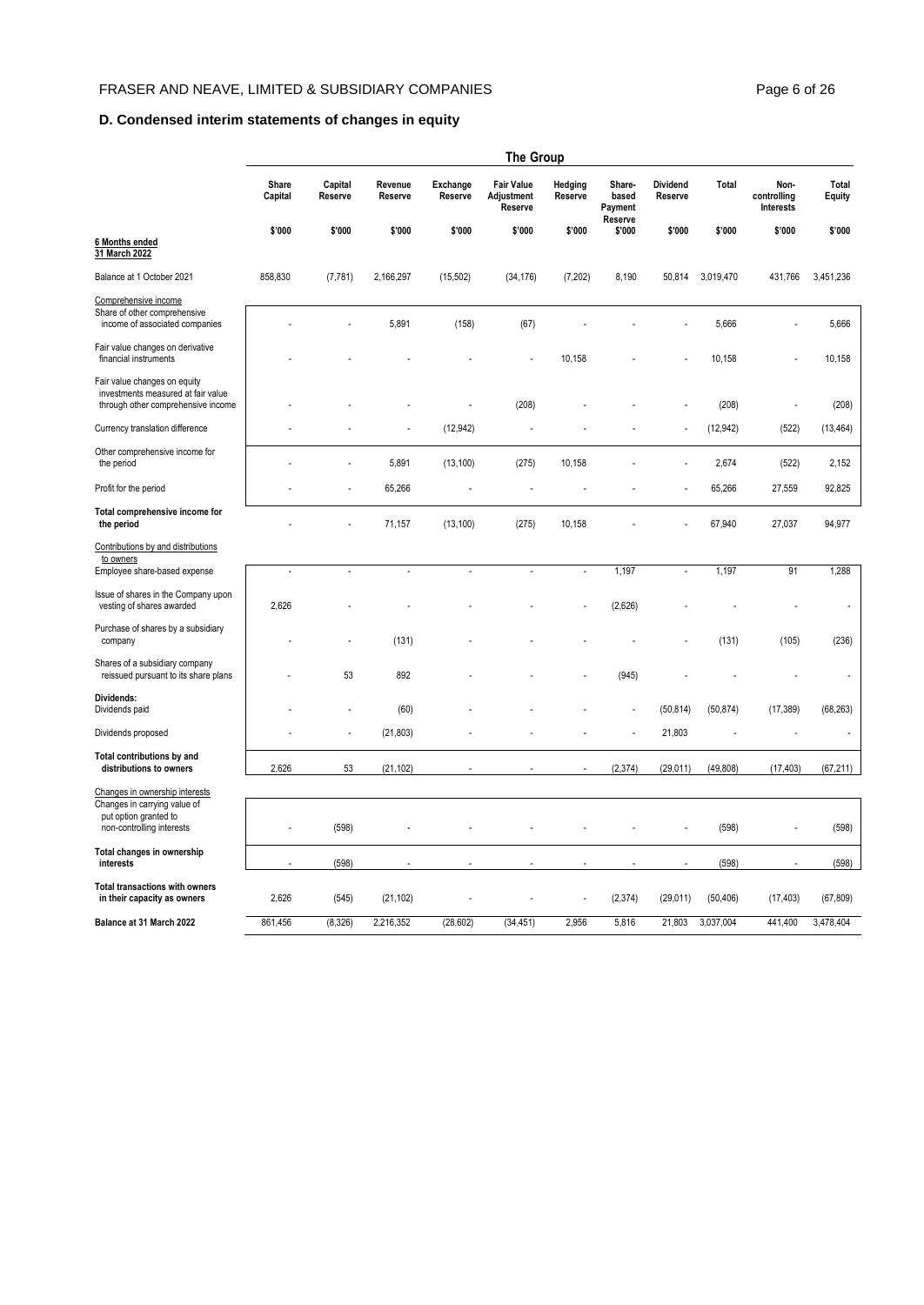## **D. Condensed interim statements of changes in equity** (cont'd)

|                                                                                                          | <b>The Group</b> |                    |                    |                            |                                            |                    |                                       |                     |           |                                  |                        |
|----------------------------------------------------------------------------------------------------------|------------------|--------------------|--------------------|----------------------------|--------------------------------------------|--------------------|---------------------------------------|---------------------|-----------|----------------------------------|------------------------|
|                                                                                                          | Share<br>Capital | Capital<br>Reserve | Revenue<br>Reserve | <b>Exchange</b><br>Reserve | <b>Fair Value</b><br>Adjustment<br>Reserve | Hedging<br>Reserve | Share-<br>based<br>Payment<br>Reserve | Dividend<br>Reserve | Total     | Non-<br>controlling<br>Interests | Total<br><b>Equity</b> |
| 6 Months ended<br>31 March 2021                                                                          | \$'000           | \$'000             | \$'000             | \$'000                     | \$'000                                     | \$'000             | \$'000                                | \$'000              | \$'000    | \$'000                           | \$'000                 |
| Balance at 1 October 2020                                                                                | 855,870          | (6, 387)           | 2,106,230          | 1,342                      | (33, 634)                                  | (14, 776)          | 9,140                                 | 50,753              | 2,968,538 | 427,115                          | 3,395,653              |
| Comprehensive income<br>Share of other comprehensive<br>income of associated and                         |                  |                    |                    |                            |                                            |                    |                                       |                     |           |                                  |                        |
| joint venture companies                                                                                  |                  |                    | (772)              | (106)                      | (39)                                       |                    |                                       |                     | (917)     |                                  | (917)                  |
| Fair value changes on derivative<br>financial instruments                                                |                  |                    |                    |                            |                                            | 5,935              |                                       |                     | 5,935     |                                  | 5,935                  |
| Fair value changes on equity<br>investments measured at fair value<br>through other comprehensive income |                  |                    |                    |                            | (108)                                      |                    |                                       |                     | (108)     |                                  | (108)                  |
| Currency translation difference                                                                          |                  |                    |                    | (49, 958)                  |                                            |                    |                                       |                     | (49, 958) | (6, 468)                         | (56, 426)              |
| Other comprehensive income for<br>the period                                                             |                  |                    | (772)              | (50,064)                   | (147)                                      | 5,935              |                                       | ÷,                  | (45, 048) | (6, 468)                         | (51, 516)              |
| Profit for the period                                                                                    |                  |                    | 82,411             |                            |                                            |                    |                                       |                     | 82,411    | 35,325                           | 117,736                |
| Total comprehensive income for<br>the period                                                             |                  |                    | 81,639             | (50,064)                   | (147)                                      | 5,935              |                                       |                     | 37,363    | 28,857                           | 66,220                 |
| Contributions by and distributions<br>to owners                                                          |                  |                    |                    |                            |                                            |                    |                                       |                     |           |                                  |                        |
| Employee share-based expense                                                                             | $\overline{a}$   |                    | $\overline{a}$     | $\overline{a}$             | $\overline{a}$                             | $\overline{a}$     | 1,594                                 | $\overline{a}$      | 1,594     | 483                              | 2,077                  |
| Issue of shares in the Company upon<br>vesting of shares awarded                                         | 2,960            |                    |                    |                            |                                            |                    | (2,960)                               |                     |           |                                  |                        |
| Purchase of shares by a subsidiary<br>company                                                            |                  |                    | (571)              |                            |                                            |                    |                                       |                     | (571)     | (458)                            | (1,029)                |
| Shares of a subsidiary company<br>reissued pursuant to its share plans                                   |                  | (279)              | 1,195              |                            |                                            |                    | (916)                                 |                     |           |                                  |                        |
| Dividends:<br>Dividends paid                                                                             |                  |                    | (61)               |                            |                                            |                    |                                       | (50, 753)           | (50, 814) | (17, 582)                        | (68, 396)              |
| Dividends proposed                                                                                       |                  |                    | (21, 778)          |                            |                                            |                    |                                       | 21,778              |           |                                  |                        |
| Total contributions by and<br>distributions to owners                                                    | 2,960            | (279)              | (21, 215)          |                            |                                            |                    | (2, 282)                              | (28, 975)           | (49, 791) | (17, 557)                        | (67, 348)              |
| Changes in ownership interests                                                                           |                  |                    |                    |                            |                                            |                    |                                       |                     |           |                                  |                        |
| Changes in carrying value of<br>put option granted to<br>non-controlling interests                       | ÷                | (557)              |                    |                            |                                            |                    |                                       |                     | (557)     |                                  | (557)                  |
| Total changes in ownership<br>interests                                                                  |                  | (557)              |                    |                            |                                            |                    |                                       |                     | (557)     |                                  | (557)                  |
| <b>Total transactions with owners</b><br>in their capacity as owners                                     | 2,960            | (836)              | (21, 215)          |                            |                                            |                    | (2, 282)                              | (28, 975)           | (50, 348) | (17, 557)                        | (67, 905)              |
| Balance at 31 March 2021                                                                                 | 858,830          | (7, 223)           | 2,166,654          | (48, 722)                  | (33, 781)                                  | (8, 841)           | 6,858                                 | 21,778              | 2,955,553 | 438,415                          | 3,393,968              |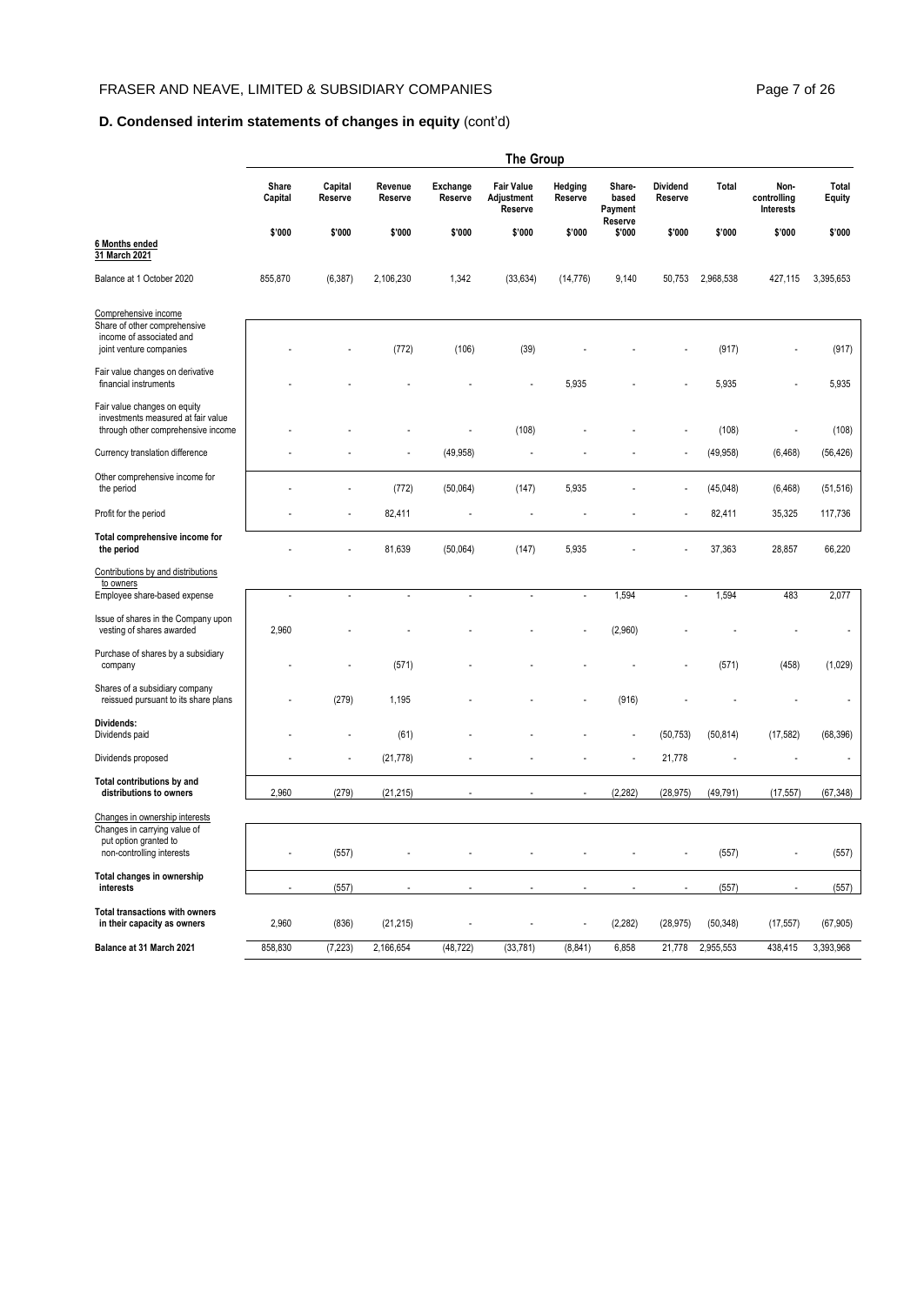## **D. Condensed interim statements of changes in equity** (cont'd)

|                                                                                                          | The Company              |                          |                          |                                            |                            |                            |                 |  |  |  |
|----------------------------------------------------------------------------------------------------------|--------------------------|--------------------------|--------------------------|--------------------------------------------|----------------------------|----------------------------|-----------------|--|--|--|
|                                                                                                          | Share<br>Capital         | Capital<br>Reserve       | Revenue<br>Reserve       | <b>Fair Value</b><br>Adjustment<br>Reserve | Share-<br>based<br>Payment | <b>Dividend</b><br>Reserve | Total<br>Equity |  |  |  |
|                                                                                                          | \$'000                   | \$'000                   | \$'000                   | \$'000                                     | Reserve<br>\$'000          | \$'000                     | \$'000          |  |  |  |
| 6 months ended 31 March 2022<br>Balance at 1 October 2021                                                | 858,830                  | (1,091)                  | 680,765                  | 22,478                                     | 4,184                      | 50,814                     | 1,615,980       |  |  |  |
| Comprehensive income                                                                                     |                          |                          |                          |                                            |                            |                            |                 |  |  |  |
| Fair value changes on equity investments<br>measured at fair value through other<br>comprehensive income |                          |                          |                          | (17, 301)                                  |                            |                            | (17, 301)       |  |  |  |
| Other comprehensive income for the period                                                                |                          |                          |                          | (17, 301)                                  |                            |                            | (17, 301)       |  |  |  |
| Profit for the period                                                                                    |                          |                          | 28,945                   |                                            |                            |                            | 28,945          |  |  |  |
| Total comprehensive income for the period                                                                | L,                       | ÷.                       | 28,945                   | (17, 301)                                  | L.                         | ÷,                         | 11,644          |  |  |  |
| Contributions by and distributions to owners<br>Employee share-based expense                             | $\overline{\phantom{a}}$ | ÷.                       | $\overline{\phantom{a}}$ | ÷,                                         | 1,081                      | L,                         | 1,081           |  |  |  |
| Issue of shares in the Company upon<br>vesting of shares awarded                                         | 2,626                    |                          |                          |                                            | (2,626)                    |                            |                 |  |  |  |
| Dividends:<br>Dividends paid                                                                             |                          |                          | (60)                     |                                            |                            | (50, 814)                  | (50, 874)       |  |  |  |
| Dividends proposed                                                                                       |                          |                          | (21, 803)                |                                            |                            | 21,803                     |                 |  |  |  |
| Total transactions with owners in their<br>capacity as owners                                            | 2,626                    |                          | (21, 863)                |                                            | (1, 545)                   | (29, 011)                  | (49, 793)       |  |  |  |
| Balance at 31 March 2022                                                                                 | 861,456                  | (1,091)                  | 687,847                  | 5,177                                      | 2,639                      | 21,803                     | 1,577,831       |  |  |  |
| 6 months ended 31 March 2021<br>Balance at 1 October 2020                                                | 855,870                  | (1,091)                  | 660,393                  | 56,437                                     | 4,863                      | 50,753                     | 1,627,225       |  |  |  |
| Comprehensive income<br>Fair value changes on equity investments<br>measured at fair value through other |                          |                          |                          |                                            |                            |                            |                 |  |  |  |
| comprehensive income                                                                                     |                          |                          |                          | (21, 702)                                  |                            |                            | (21, 702)       |  |  |  |
| Other comprehensive income for the period                                                                |                          |                          |                          | (21, 702)                                  |                            |                            | (21, 702)       |  |  |  |
| Profit for the period                                                                                    |                          |                          | 42,983                   |                                            |                            |                            | 42,983          |  |  |  |
| Total comprehensive income for the period                                                                |                          | $\overline{\phantom{a}}$ | 42,983                   | (21, 702)                                  |                            | $\blacksquare$             | 21,281          |  |  |  |
| Contributions by and distributions to owners<br>Employee share-based expense                             |                          |                          |                          |                                            | 992                        |                            | 992             |  |  |  |
| Issue of shares in the Company upon<br>vesting of shares awarded                                         | 2,960                    |                          |                          |                                            | (2,960)                    |                            |                 |  |  |  |
| Dividends:<br>Dividends paid                                                                             |                          |                          | (61)                     |                                            |                            | (50, 753)                  | (50, 814)       |  |  |  |
| Dividends proposed                                                                                       |                          |                          | (21, 778)                |                                            |                            | 21,778                     |                 |  |  |  |
| Total transactions with owners in their<br>capacity as owners                                            | 2,960                    |                          | (21, 839)                |                                            | (1,968)                    | (28, 975)                  | (49, 822)       |  |  |  |
| Balance at 31 March 2021                                                                                 | 858,830                  | (1,091)                  | 681,537                  | 34,735                                     | 2,895                      | 21,778                     | 1,598,684       |  |  |  |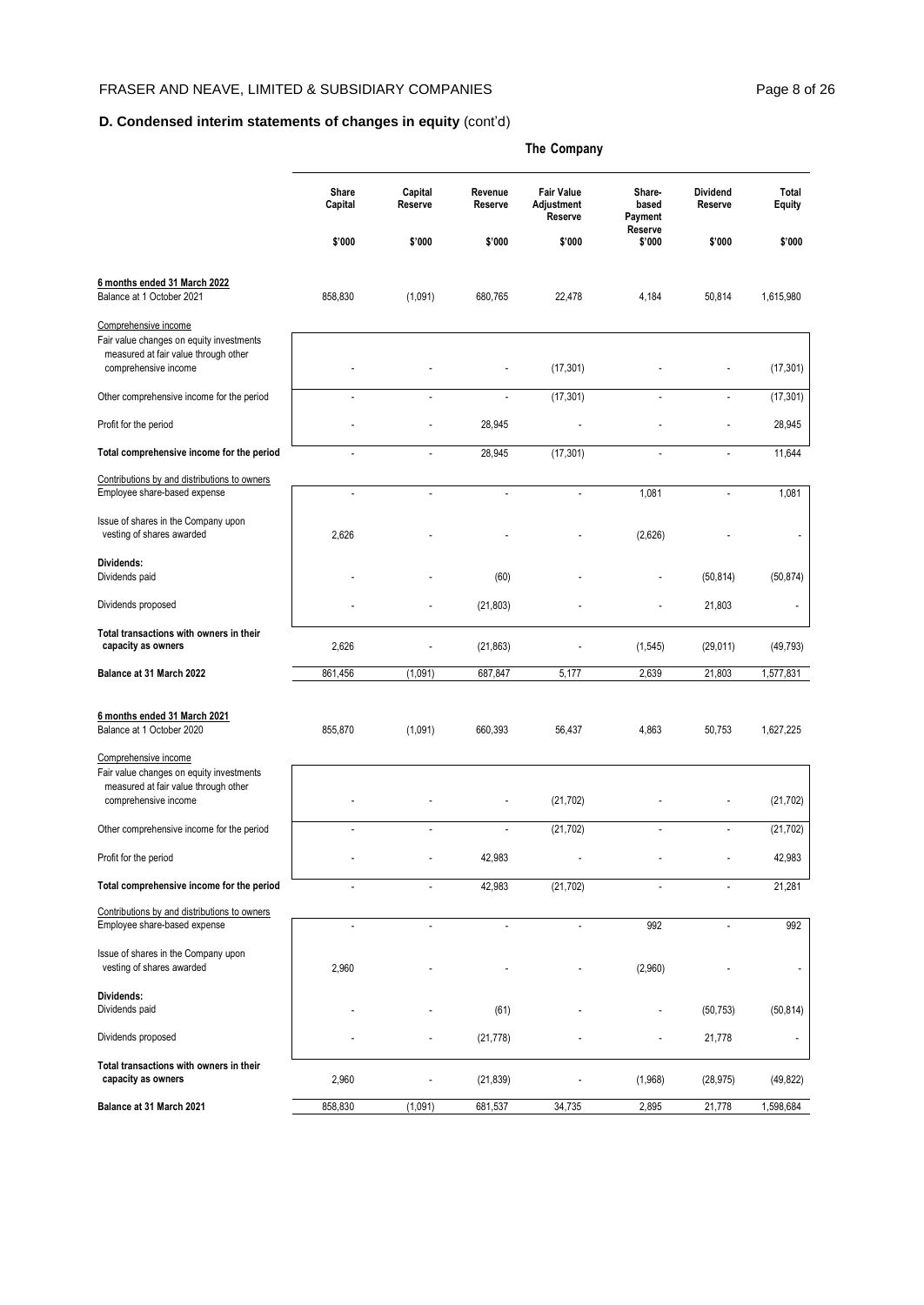## **E. Condensed interim cash flow statement**

|                                                                        |             | <b>The Group</b>              |                               |
|------------------------------------------------------------------------|-------------|-------------------------------|-------------------------------|
|                                                                        |             | 6 months<br>ended 31<br>March | 6 months<br>ended 31<br>March |
|                                                                        | <b>Note</b> | 2022<br>\$'000                | 2021<br>\$'000                |
| <b>CASH FLOWS FROM OPERATING ACTIVITIES</b>                            |             |                               |                               |
| Profit before taxation and exceptional items                           |             | 114,830                       | 141,899                       |
| Adjustments for:                                                       |             |                               |                               |
| Depreciation of fixed assets                                           | 6           | 35,569                        | 38,926                        |
| Amortisation of brands and intangible assets                           | 6           | 7,291                         | 6,808                         |
| Impairment of fixed assets                                             |             | $\overline{2}$                | 122                           |
| Reversal of impairment of fixed assets                                 |             | (15)                          | (6)                           |
| Fixed assets written off                                               |             | 463                           | 118                           |
| Provision for employee benefits                                        |             | 879                           | 952                           |
| (Gain)/Loss on disposal of fixed assets                                | 6           | (157)                         | 8                             |
| Gain on lease termination/modification                                 |             | (6)                           | (37)                          |
| Interest income                                                        |             | (1, 149)                      | (900)                         |
| Interest expenses                                                      |             | 13,327                        | 12,285                        |
| Share of results of joint venture companies                            |             | (2, 187)                      | (361)                         |
| Share of results of associated companies                               |             | (50, 473)                     | (49, 939)                     |
| Employee share-based expense                                           | 6           | 1,288                         | 2,077                         |
| Fair value adjustment of financial instruments                         |             | (772)                         | (612)                         |
| (Gain)/Loss on disposal of financial instruments                       |             | (132)                         | 319                           |
| Operating cash before working capital changes                          |             | 118,758                       | 151,659                       |
| Change in inventories                                                  |             | (66, 509)                     | 35,828                        |
| Change in receivables                                                  |             | (71, 917)                     | 11,540                        |
| Change in related parties' and joint venture and associated companies' |             |                               |                               |
| balances                                                               |             | (1, 185)                      | 1,182                         |
| Change in payables                                                     |             | 34,336<br>(2, 452)            | 16,085<br>(2, 403)            |
| Currency realignment<br>Cash generated from operations                 |             | 11,031                        | 213,891                       |
| Interest income received                                               |             | 1,878                         | 849                           |
| Interest expenses paid                                                 |             | (13, 316)                     | (12, 298)                     |
| Income taxes paid                                                      |             | (11, 374)                     | (17, 978)                     |
| Payment of employee benefits                                           |             | (639)                         | (1,066)                       |
| Net cash (used in)/from operating activities                           |             | (12, 420)                     | 183,398                       |
|                                                                        |             |                               |                               |
| <b>CASH FLOWS FROM INVESTING ACTIVITIES</b>                            |             |                               |                               |
| Dividends from associated companies                                    |             | 35,686                        | 25,994                        |
| Proceeds from disposal of fixed assets                                 |             | 515                           | 110                           |
| Purchase of fixed assets                                               |             | (64, 912)                     | (38, 460)                     |
| Payment for intangible assets                                          |             | (4,000)                       | (5, 154)                      |
| Net cash outflow on acquisition of subsidiary companies                | 13          | (2,590)                       | (16, 359)                     |
| Net cash used in investing activities                                  |             | (35, 301)                     | (33, 869)                     |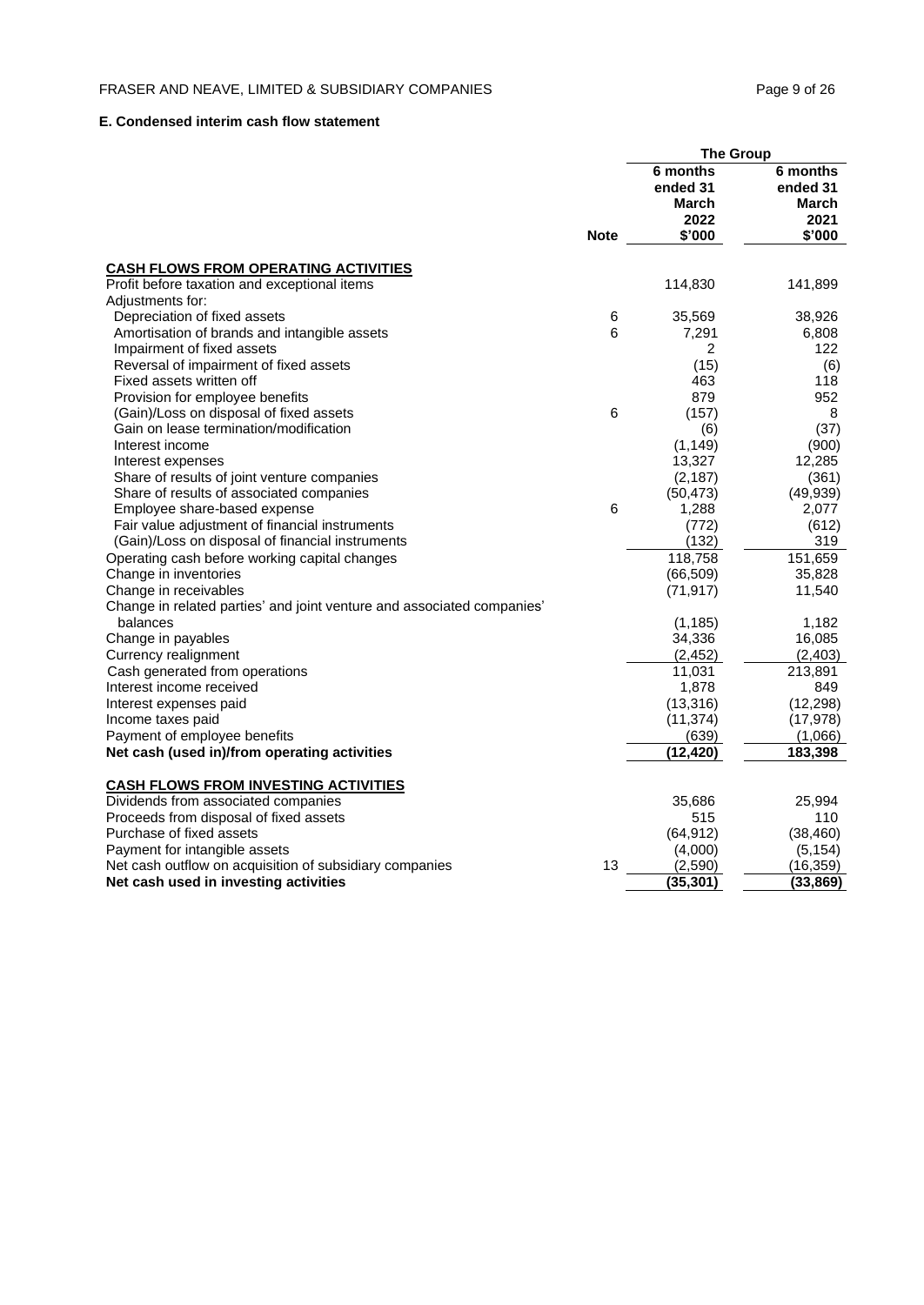## **E. Condensed interim cash flow statement** (cont'd)

|                                                                  | <b>The Group</b>                                |                                                 |
|------------------------------------------------------------------|-------------------------------------------------|-------------------------------------------------|
|                                                                  | 6 months<br>ended 31<br>March<br>2022<br>\$'000 | 6 months<br>ended 31<br>March<br>2021<br>\$'000 |
| <b>CASH FLOWS FROM FINANCING ACTIVITIES</b>                      |                                                 |                                                 |
| Proceeds from borrowings                                         | 108,824                                         | 30,205                                          |
| Repayment of borrowings                                          | (204, 903)                                      | (28, 701)                                       |
| Payment of lease liabilities                                     | (6,888)                                         | (9, 410)                                        |
| Purchase of shares by a subsidiary company                       | (236)                                           | (1,029)                                         |
| Payment of dividends:                                            |                                                 |                                                 |
| - by subsidiary companies to non-controlling interests           | (17, 389)                                       | (17, 582)                                       |
| - by the Company to shareholders                                 | (50, 874)                                       | (50, 814)                                       |
| Net cash used in financing activities                            | (171,466)                                       | (77,331)                                        |
| Net (decrease)/ increase in cash and cash equivalents            | (219, 187)                                      | 72,198                                          |
| Cash and cash equivalents at beginning of period                 | 471,799                                         | 285,479                                         |
| Effects of exchange rate changes on cash and cash equivalents    | 231                                             | (3,327)                                         |
| Cash and cash equivalents at end of period                       | 252,843                                         | 354,350                                         |
| Analysis of acquisition of subsidiary companies                  |                                                 |                                                 |
| Net assets acquired:                                             |                                                 |                                                 |
| <b>Fixed assets</b>                                              | 1,839                                           | 341                                             |
| <b>Current assets</b>                                            | 341                                             | 5,984                                           |
| <b>Current liabilities</b>                                       | (1,006)                                         | (2,600)                                         |
| Non-current liabilities                                          | (165)                                           | (23)                                            |
| Cash and cash equivalents                                        | 220                                             | 3,128                                           |
|                                                                  | 1,229                                           | 6,830                                           |
| Provisional goodwill on acquisition                              | 1,581                                           | 12,657                                          |
| Consideration paid                                               | 2,810                                           | 19,487                                          |
| Less: Cash and cash equivalents of subsidiary companies acquired | (220)                                           | (3, 128)                                        |
| Net cash outflow on acquisition of subsidiary companies          | 2,590                                           | 16,359                                          |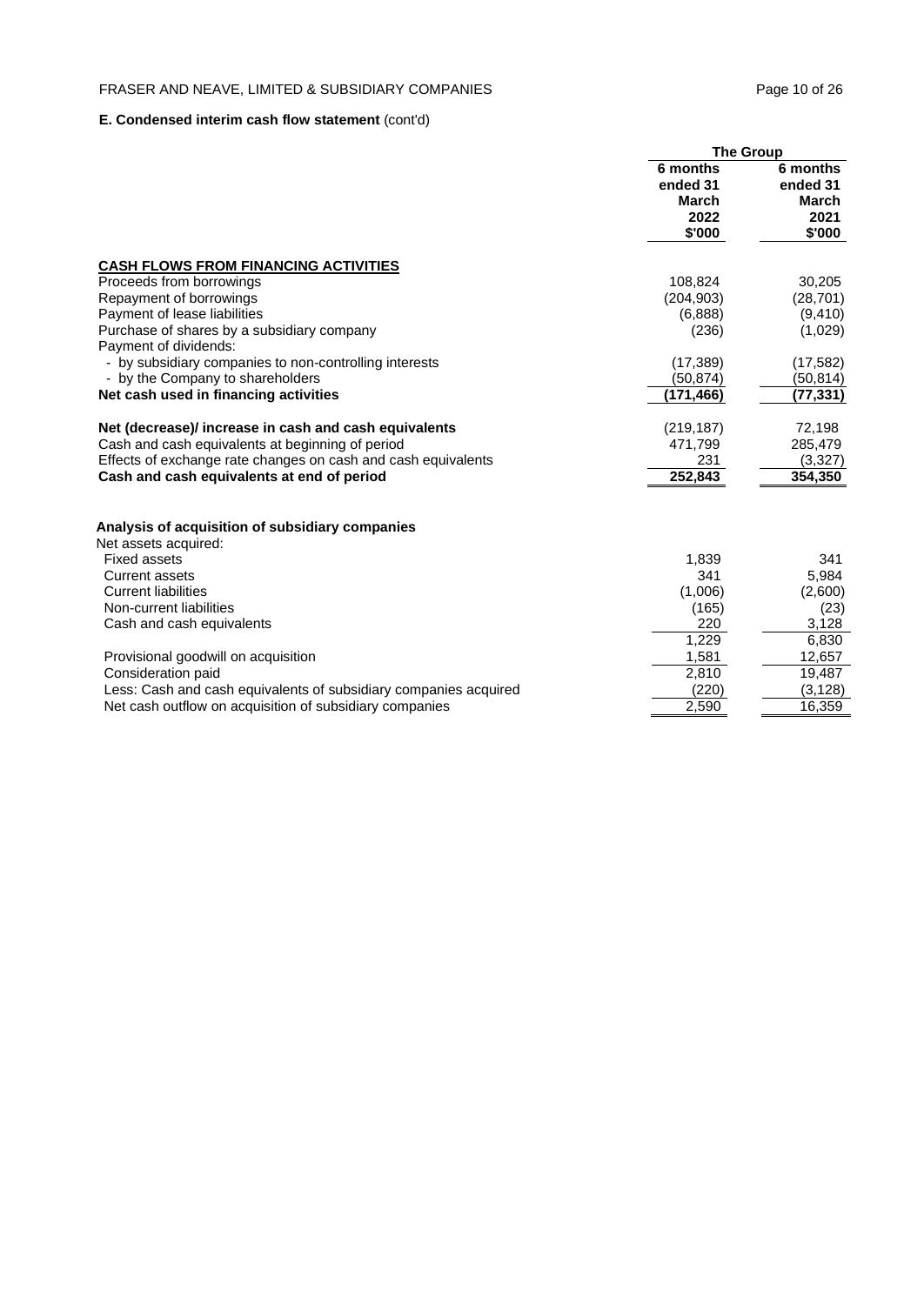#### **1. General information**

Fraser and Neave, Limited (the "Company") is a limited liability company incorporated and domiciled in Singapore and is listed on the Singapore Exchange Securities Trading Limited. The registered office of the Company is located at 438 Alexandra Road, #20-00 Alexandra Point, Singapore 119958. TCC Assets Limited incorporated in the British Virgin Islands is the immediate and ultimate holding company.

The condensed interim financial statements as at and for the six months ended 31 March 2022 comprise the Company and its subsidiary companies (together referred to as the "Group").

The principal activities of the Group are:

- (a) production and sale of beverages and dairy products; and (b) printing and publishing.
- printing and publishing.

These activities are carried out through the Company's subsidiary, joint venture and associated companies. The Company provides management and administrative services to some subsidiary companies.

#### **2. Basis of preparation**

The condensed interim financial statements for the six months ended 31 March 2022 have been prepared in accordance with Singapore Financial Reporting Standards (International) ("SFRS(I)") 1-34 *Interim Financial Reporting* issued by the Accounting Standards Council Singapore. The condensed interim financial statements do not include all the information required for a complete set of financial statements. However, selected explanatory notes are included to explain events and transactions that are significant to an understanding of the changes in the Group's financial position and performance of the Group since the audited financial statements for the year ended 30 September 2021.

The condensed interim financial statements are presented in Singapore Dollar and all values are rounded to the nearest thousand (\$'000) unless otherwise stated.

The Group and the Company have applied the same accounting policies and methods of computation in the preparation of the interim financial statements and are consistent with those used in the Group's financial statements for the year ended 30 September 2021 which were prepared in accordance with SFRS(I)s except for the adoption of various amended accounting standards which are effective from 1 October 2021. The adoption of these amended accounting standards did not have a material impact on the financial statements of the Group and the Company.

#### **2.1 Significant accounting estimates and judgments**

In preparing the condensed interim financial statements, management has made judgements, estimates and assumptions that affect the application of accounting policies and the reported amounts of assets and liabilities, income and expense. Actual results may differ from these estimates.

The significant judgements made by management in applying the Group's accounting policies and the key sources of estimation uncertainty were the same as those that applied to the audited consolidated financial statements as at and for the year ended 30 September 2021.

Estimates and underlying assumptions are reviewed on an ongoing basis. Revisions to accounting estimates are recognised in the period in which the estimates are revised and in any future periods affected.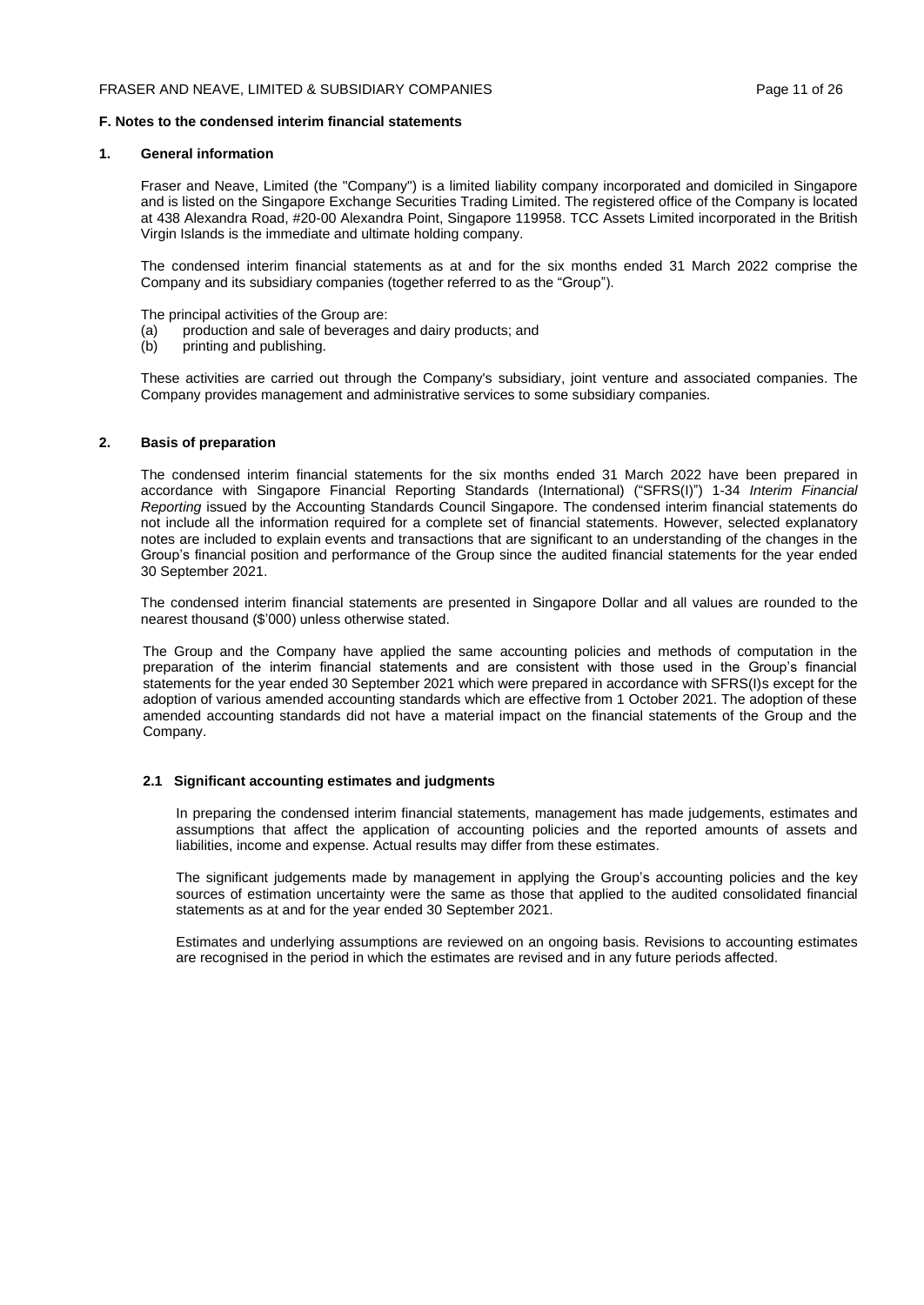#### **3. Seasonal operations**

The Group's performance is normally not affected by material seasonal or cyclical factors on a year to year basis. However, on a half-yearly basis, the demand for certain products may be skewed towards major festivities, events and weather pattern.

#### **4. Segment information**

The Group's operating businesses are organised and managed separately according to the nature of activities. The Group's operating segments are namely beverages, dairies, printing and publishing and others. The Group operates in the following key geographical areas, namely Singapore, Malaysia, Thailand and Vietnam.

The following tables presents financial information regarding operating segments:

#### Segment results for 6 months ended 31 March 2022

| <b>Operating Segment</b>                            | <b>Beverages</b><br>\$'000 | <b>Dairies</b><br>\$'000 | Printing &<br><b>Publishing</b><br>\$'000 | <b>Others</b><br>\$'000 | Elimination<br>\$'000    | Per<br>Consolidated<br><b>Financial</b><br><b>Statements</b><br>\$'000 |
|-----------------------------------------------------|----------------------------|--------------------------|-------------------------------------------|-------------------------|--------------------------|------------------------------------------------------------------------|
|                                                     |                            | 602.112                  |                                           | 11.722                  |                          |                                                                        |
| Revenue - external<br>Revenue - inter segment       | 288.461<br>1,531           | 91                       | 107.690<br>336                            | 61,643                  | (63, 601)                | 1,009,985                                                              |
| <b>Total revenue</b>                                | 289,992                    | 602,203                  | 108,026                                   | 73,365                  | (63, 601)                | 1,009,985                                                              |
| Subsidiary companies                                | 27,165                     | 52.416                   | (11,604)                                  | 6,371                   |                          | 74,348                                                                 |
| Joint venture and associated companies              |                            | 49,336                   |                                           | 3,324                   |                          | 52,660                                                                 |
| Profit/(Loss) before interest and taxation          | 27,165                     | 101,752                  | (11, 604)                                 | 9,695                   |                          | 127,008                                                                |
| Finance income<br>Finance costs                     |                            |                          |                                           |                         |                          | 1,149<br>(13, 327)                                                     |
| Profit before taxation and exceptional items        |                            |                          |                                           |                         |                          | 114.830                                                                |
| Exceptional items                                   |                            |                          |                                           |                         |                          | (7.761)                                                                |
| Profit before taxation<br>Taxation                  |                            |                          |                                           |                         |                          | 107,069<br>(14, 244)                                                   |
| <b>Profit after taxation</b>                        |                            |                          |                                           |                         |                          | 92,825                                                                 |
| Non-controlling interests                           |                            |                          |                                           |                         |                          | (27, 559)                                                              |
| Attributable profit                                 |                            |                          |                                           |                         |                          | 65,266                                                                 |
| Attributable profit/(loss) before exceptional items | 14,372                     | 71,866                   | (11, 507)                                 | (6, 192)                |                          | 68,539                                                                 |
| Exceptional items                                   | (2,740)                    | (465)                    |                                           | (68)                    |                          | (3,273)                                                                |
| Attributable profit/(loss)                          | 11.632                     | 71,401                   | (11,507)                                  | (6, 260)                | $\overline{\phantom{a}}$ | 65,266                                                                 |
| Segment assets as at 31 March 2022*                 | 530,473                    | 3,556,493                | 241,998                                   | 298,528                 |                          | 4,627,492                                                              |
| Segment liabilities as at 31 March 2022#            | 122,489                    | 234,878                  | 90,067                                    | 46,564                  |                          | 493.998                                                                |
|                                                     | <b>Singapore</b>           | Malaysia                 | <b>Thailand</b>                           | Vietnam                 | <b>Others</b>            | Per<br>Consolidated<br><b>Financial</b><br><b>Statements</b>           |
| <b>Geographical Segment</b>                         | \$'000                     | \$'000                   | \$'000                                    | \$'000                  | \$'000                   | \$'000                                                                 |

Total revenue 221,440 375,685 337,620 22 75,218 1,009,985 (Loss)/Profit before interest and taxation (2,367) 31,613 45,643 49,230 2,889 127,008

\* Segment assets exclude deferred tax assets and cash and bank deposits # Segment liabilities exclude borrowings, provision for taxation and deferred tax liabilities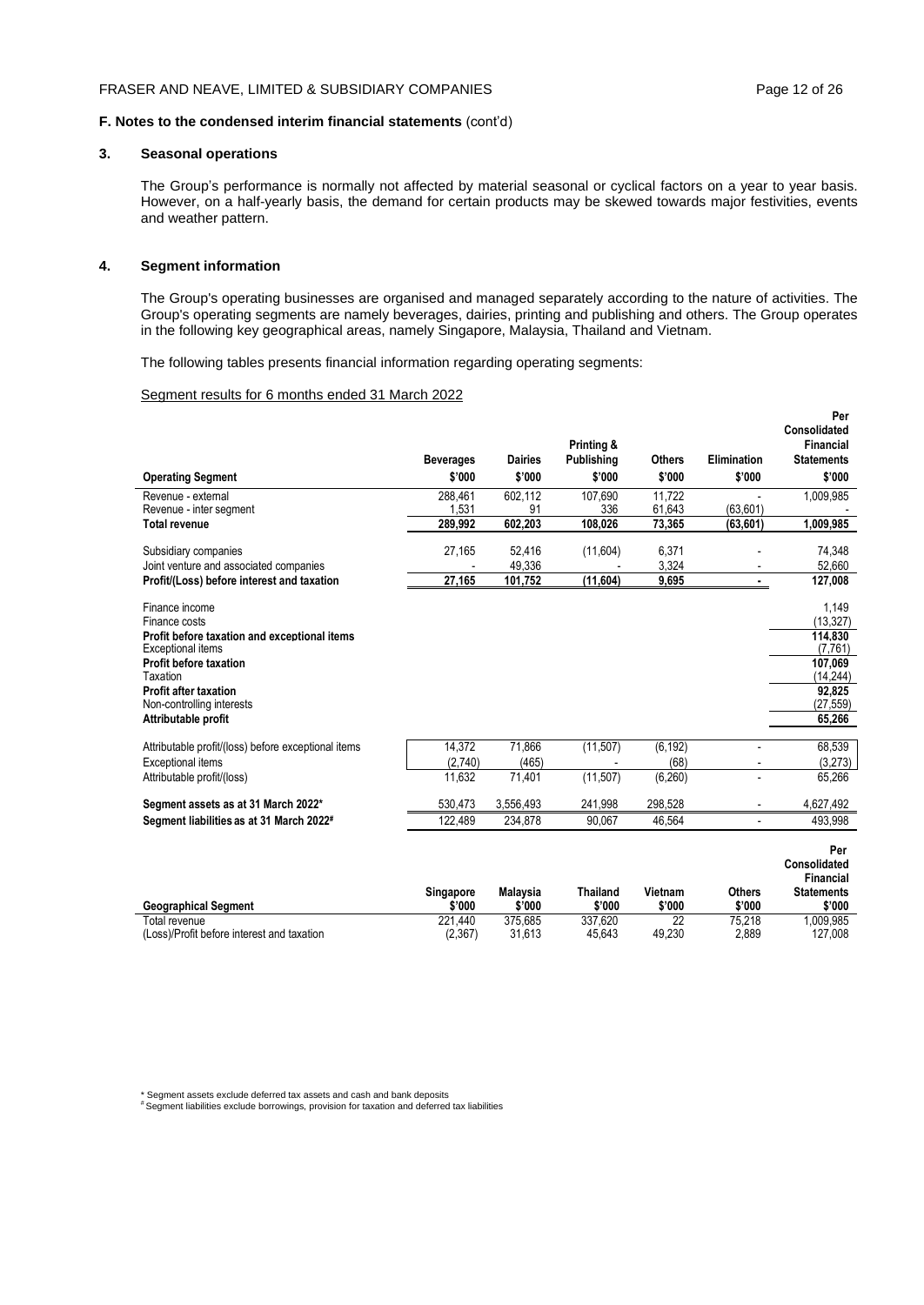## FRASER AND NEAVE, LIMITED & SUBSIDIARY COMPANIES Page 13 of 26

## **F. Notes to the condensed interim financial statements** (cont'd)

## **4. Segment information** (cont'd)

## Segment results for 6 months ended 31 March 2021

|                                                                                                                                                                                                                          | <b>Beverages</b>            | <b>Dairies</b>            | Printing &<br><b>Publishing</b> | <b>Others</b>             | Elimination                                | Per<br>Consolidated<br>Financial<br><b>Statements</b>                                            |
|--------------------------------------------------------------------------------------------------------------------------------------------------------------------------------------------------------------------------|-----------------------------|---------------------------|---------------------------------|---------------------------|--------------------------------------------|--------------------------------------------------------------------------------------------------|
| <b>Operating Segment</b>                                                                                                                                                                                                 | \$'000                      | \$'000                    | \$'000                          | \$'000                    | \$'000                                     | \$'000                                                                                           |
| Revenue - external<br>Revenue - inter segment<br><b>Total revenue</b>                                                                                                                                                    | 250.256<br>1.094<br>251.350 | 617.883<br>236<br>618,119 | 115,417<br>263<br>115.680       | 5.004<br>58,320<br>63.324 | (59.913)<br>(59.913)                       | 988,560<br>988,560                                                                               |
|                                                                                                                                                                                                                          |                             |                           |                                 |                           |                                            |                                                                                                  |
| Subsidiary companies<br>Joint venture and associated companies                                                                                                                                                           | 21,828                      | 79,280<br>48,893          | (2,760)                         | 4,636<br>1,407            |                                            | 102,984<br>50,300                                                                                |
| Profit/(Loss) before interest and taxation                                                                                                                                                                               | 21,828                      | 128,173                   | (2,760)                         | 6,043                     | $\blacksquare$                             | 153,284                                                                                          |
| Finance income<br>Finance costs<br>Profit before exceptional items<br>Exceptional items<br><b>Profit before taxation</b><br>Taxation<br><b>Profit after taxation</b><br>Non-controlling interests<br>Attributable profit |                             |                           |                                 |                           |                                            | 900<br>(12, 285)<br>141.899<br>(1,271)<br>140.628<br>(22, 892)<br>117.736<br>(35, 325)<br>82,411 |
| Attributable profit/(loss) before exceptional items                                                                                                                                                                      | 9,998<br>(167)              | 86,270                    | (3, 428)<br>(863)               | (9, 394)                  | $\overline{a}$                             | 83,446                                                                                           |
| Exceptional items<br>Attributable profit/(loss)                                                                                                                                                                          | 9.831                       | 86.270                    | (4, 291)                        | (5)<br>(9,399)            | $\overline{\phantom{a}}$<br>$\overline{a}$ | (1,035)<br>82,411                                                                                |
| Segment assets as at 31 March 2021*                                                                                                                                                                                      | 532,811                     | 3,352,896                 | 251,892                         | 300,035                   | $\overline{a}$                             | 4,437,634                                                                                        |
| Segment liabilities as at 31 March 2021#                                                                                                                                                                                 | 107,287                     | 227,074                   | 99.234                          | 50.259                    |                                            | 483.854                                                                                          |
| <b>Geographical Segment</b>                                                                                                                                                                                              | Singapore<br>\$'000         | <b>Malaysia</b><br>\$'000 | <b>Thailand</b><br>\$'000       | Vietnam<br>\$'000         | <b>Others</b><br>\$'000                    | Per<br>Consolidated<br>Financial<br><b>Statements</b><br>\$'000                                  |
| Total revenue<br>Profit before interest and taxation                                                                                                                                                                     | 216,059<br>9,936            | 357,607<br>21,628         | 351,336<br>71,173               | 48<br>48,556              | 63,510<br>1,991                            | 988,560<br>153,284                                                                               |

\* Segment assets exclude deferred tax assets and cash and bank deposits # Segment liabilities exclude borrowings, provision for taxation and deferred tax liabilities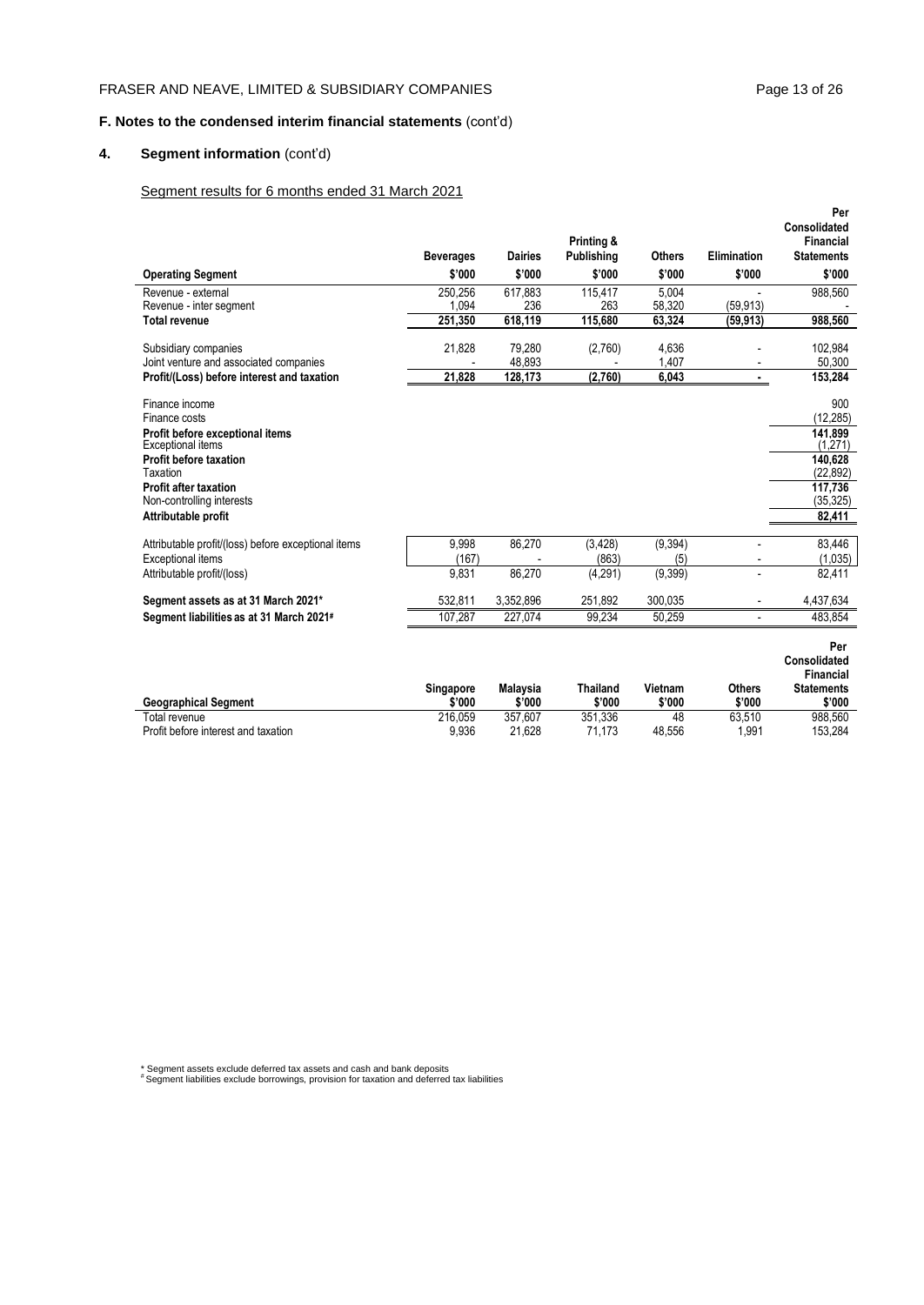## FRASER AND NEAVE, LIMITED & SUBSIDIARY COMPANIES Page 14 of 26

## **F. Notes to the condensed interim financial statements** (cont'd)

#### **5. Revenue information**

## **Disaggregation of revenue**

|                                         | <b>Operating Segments</b>  |                          |                             |                         |                 |  |  |
|-----------------------------------------|----------------------------|--------------------------|-----------------------------|-------------------------|-----------------|--|--|
|                                         |                            |                          |                             |                         |                 |  |  |
|                                         | <b>Beverages</b><br>\$'000 | <b>Dairies</b><br>\$'000 | <b>Publishing</b><br>\$'000 | <b>Others</b><br>\$'000 | Total<br>\$'000 |  |  |
| 6 months ended 31 March 2022            |                            |                          |                             |                         |                 |  |  |
| Primary geographical markets            |                            |                          |                             |                         |                 |  |  |
| Singapore                               | 67,516                     | 81,190                   | 72,734                      |                         | 221,440         |  |  |
| Malaysia                                | 171,786                    | 179,357                  | 12,820                      | 11,722                  | 375,685         |  |  |
| Thailand                                |                            | 337,609                  | 11                          |                         | 337,620         |  |  |
| Others                                  | 49,159                     | 3,956                    | 22,125                      |                         | 75,240          |  |  |
|                                         | 288,461                    | 602,112                  | 107,690                     | 11,722                  | 1,009,985       |  |  |
| Major products/service lines            |                            |                          |                             |                         |                 |  |  |
| Sale of goods                           | 282,969                    | 602,112                  | 60,344                      | 11,598                  | 957,023         |  |  |
| Sale of services                        | 5,326                      |                          | 42,530                      | 19                      | 47,875          |  |  |
| <b>Others</b>                           | 166                        |                          | 4,816                       | 105                     | 5,087           |  |  |
|                                         | 288,461                    | 602,112                  | 107,690                     | 11,722                  | 1,009,985       |  |  |
| Timing of transfer of goods or services |                            |                          |                             |                         |                 |  |  |
| At a point in time                      | 288,461                    | 602,112                  | 105,621                     | 11,722                  | 1,007,916       |  |  |
| Over time                               |                            |                          | 2,069                       |                         | 2,069           |  |  |
|                                         | 288,461                    | 602,112                  | 107,690                     | 11,722                  | 1,009,985       |  |  |
| 6 months ended 31 March 2021            |                            |                          |                             |                         |                 |  |  |
| <b>Primary geographical markets</b>     |                            |                          |                             |                         |                 |  |  |
| Singapore                               | 63,306                     | 77,663                   | 75,084                      | 6                       | 216,059         |  |  |
| Malaysia                                | 156,135                    | 185,976                  | 10,498                      | 4,998                   | 357,607         |  |  |
| Thailand                                |                            | 351,312                  | 24                          |                         | 351,336         |  |  |
| <b>Others</b>                           | 30,815                     | 2,932                    | 29,811                      |                         | 63,558          |  |  |
|                                         | 250,256                    | 617,883                  | 115,417                     | 5,004                   | 988,560         |  |  |
| Major products/service lines            |                            |                          |                             |                         |                 |  |  |
| Sale of goods                           | 244,504                    | 617,883                  | 63,372                      | 4,845                   | 930,604         |  |  |
| Sale of services                        | 5,613                      |                          | 47,288                      | 26                      | 52,927          |  |  |
| <b>Others</b>                           | 139                        |                          | 4,757                       | 133                     | 5,029           |  |  |
|                                         | 250,256                    | 617,883                  | 115,417                     | 5,004                   | 988,560         |  |  |
| Timing of transfer of goods or services |                            |                          |                             |                         |                 |  |  |
| At a point in time                      | 250,256                    | 617,883                  | 111,115                     | 5,004                   | 984,258         |  |  |
| Over time                               |                            |                          | 4,302                       |                         | 4,302           |  |  |
|                                         | 250,256                    | 617,883                  | 115,417                     | 5,004                   | 988,560         |  |  |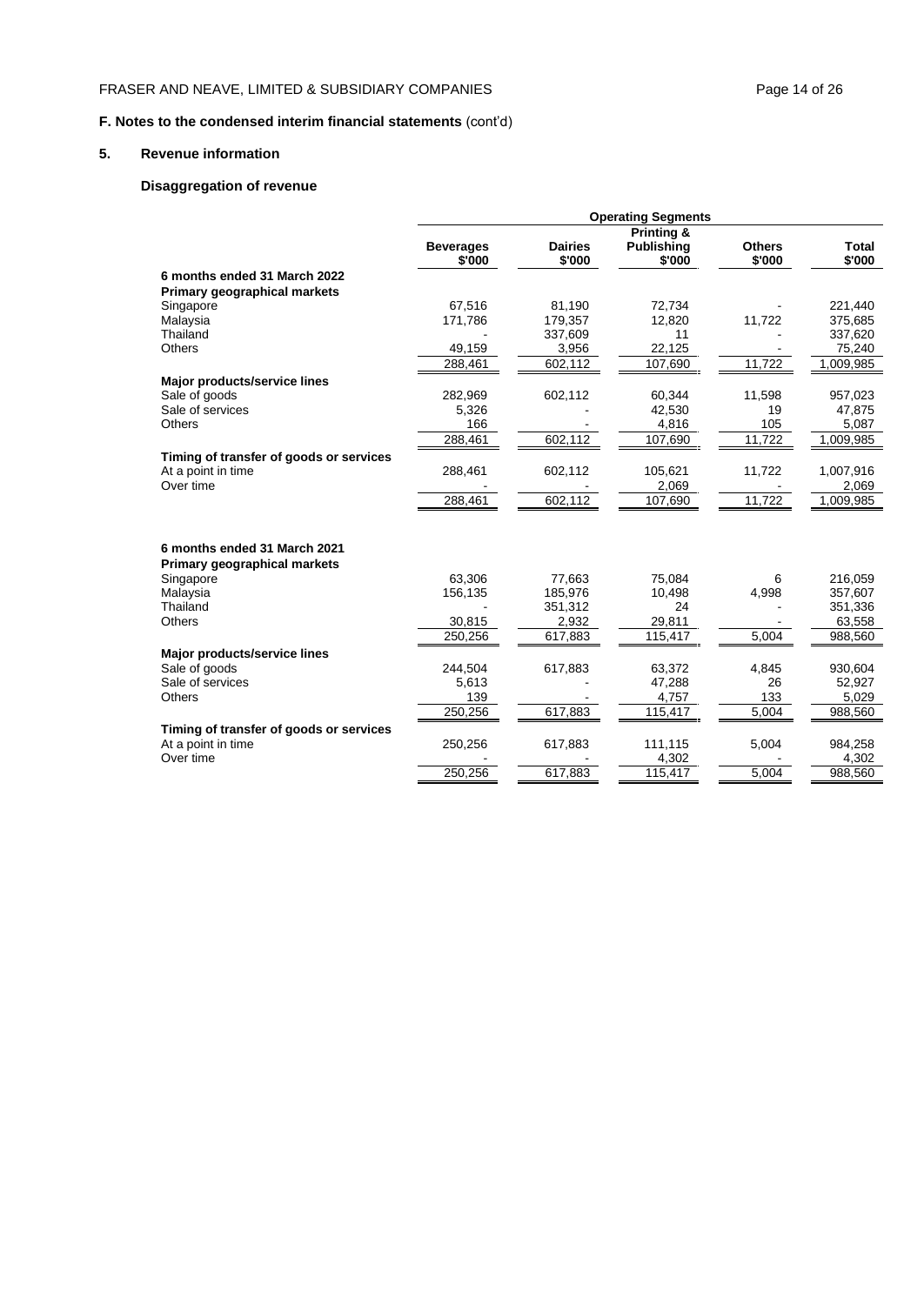## FRASER AND NEAVE, LIMITED & SUBSIDIARY COMPANIES Page 15 of 26

## **F. Notes to the condensed interim financial statements** (cont'd)

## **6. Profit before taxation**

Profit before taxation have been arrived at after charging/(crediting):

|                                                                                                                                                                                                              | <b>The Group</b>                                       |                                                 |
|--------------------------------------------------------------------------------------------------------------------------------------------------------------------------------------------------------------|--------------------------------------------------------|-------------------------------------------------|
|                                                                                                                                                                                                              | 6 months<br>ended 31<br><b>March</b><br>2022<br>\$'000 | 6 months<br>ended 31<br>March<br>2021<br>\$'000 |
| <b>Operating expenses</b><br>Included in operating expenses are:                                                                                                                                             |                                                        |                                                 |
| Depreciation of fixed assets<br>Amortisation of brands and intangible assets<br>Allowance for/(Write back of) bad and doubtful debts<br>Allowance for inventory obsolescence<br>Employee share-based expense | 35,569<br>7,291<br>241<br>2,999<br>1,288               | 38,926<br>6,808<br>(124)<br>3,061<br>2,077      |
| Other income (net)<br>(Gain)/Loss on disposal of fixed assets<br>Foreign exchange gain                                                                                                                       | (157)<br>(2,533)                                       | 8<br>(229)                                      |
| <b>Exceptional items</b><br>Provision for impairment of assets and other expenses relating<br>to flood                                                                                                       | 13,069                                                 |                                                 |
| Provision for restructuring and re-organisation costs of<br>operations                                                                                                                                       | 517                                                    | 1,271                                           |
| Insurance claim relating to flood                                                                                                                                                                            | (5,825)                                                |                                                 |
|                                                                                                                                                                                                              | 7,761                                                  | 1,271                                           |

### **7. Taxation**

|                                                     | <b>The Group</b>                                |                                                        |
|-----------------------------------------------------|-------------------------------------------------|--------------------------------------------------------|
|                                                     | 6 months<br>ended 31<br>March<br>2022<br>\$'000 | 6 months<br>ended 31<br><b>March</b><br>2021<br>\$'000 |
| Current income tax<br>Deferred tax                  | 14,457<br>1,216                                 | 20,742<br>3,155                                        |
| (Over)/Under provision in respect of previous years |                                                 |                                                        |
| - Income tax                                        | (3,039)                                         | (954)                                                  |
| - Deferred tax                                      | 1,610                                           | (51)                                                   |
|                                                     | 14,244                                          | 22,892                                                 |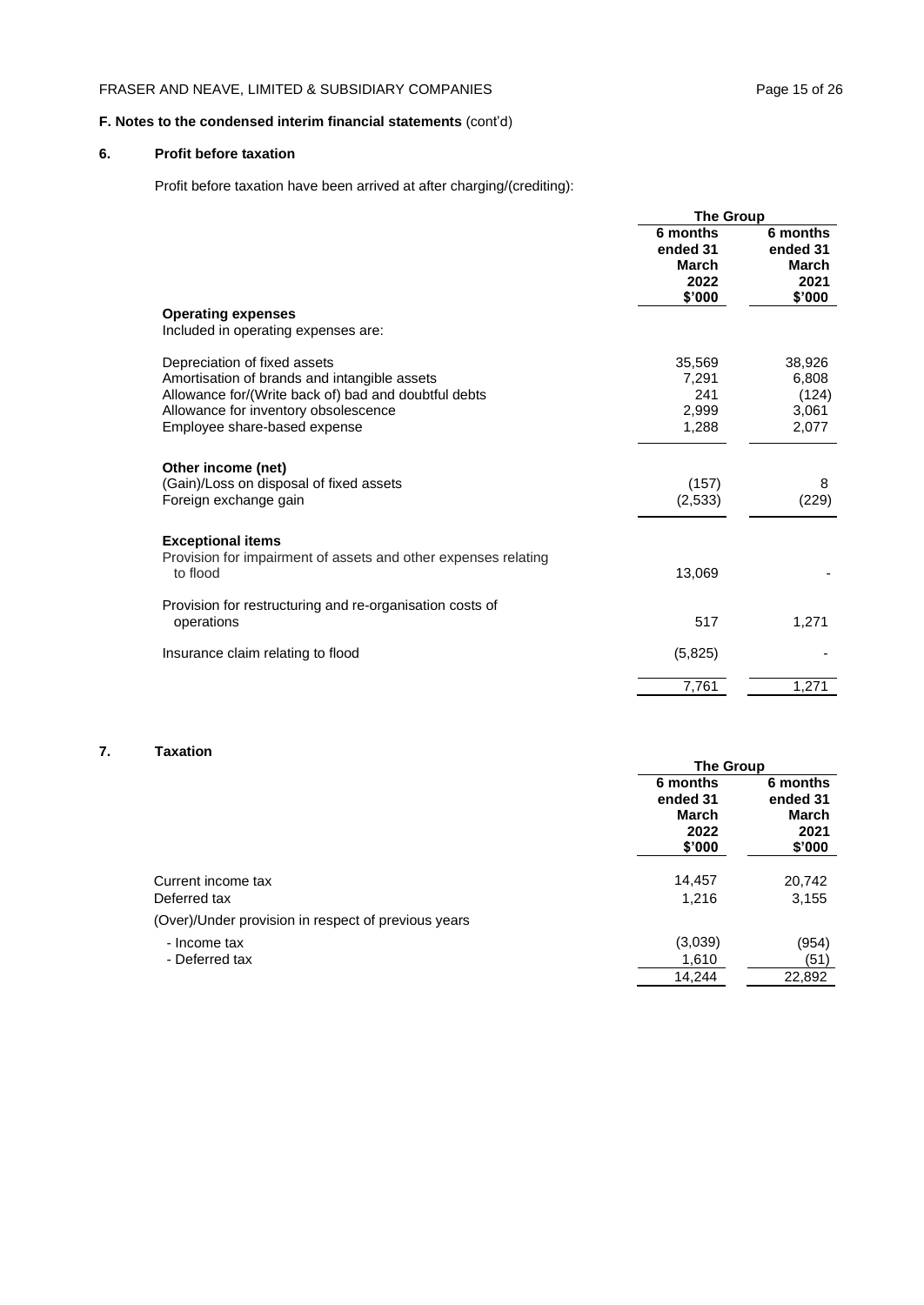## **8. Dividends**

|                                                                                  |          | The Group and The Company |  |
|----------------------------------------------------------------------------------|----------|---------------------------|--|
|                                                                                  | 6 months | 6 months                  |  |
|                                                                                  | ended 31 | ended 31                  |  |
|                                                                                  | March    | March                     |  |
|                                                                                  | 2022     | 2021                      |  |
|                                                                                  | \$'000   | \$'000                    |  |
| Interim proposed of 1.5 cents per share<br>$(2021: 1.5 \text{ cents per share})$ | 21,803   | 21,778                    |  |
|                                                                                  |          |                           |  |

## **9. Earnings per share**

## **(a) Basic earnings per share**

Basic earnings per share is computed by dividing the Group attributable profit to shareholders of the Company by the weighted average number of ordinary shares in issue during the period.

|                                                                                                                     | <b>The Group</b>                                |                                                 |
|---------------------------------------------------------------------------------------------------------------------|-------------------------------------------------|-------------------------------------------------|
|                                                                                                                     | 6 months<br>ended 31<br>March<br>2022<br>\$'000 | 6 months<br>ended 31<br>March<br>2021<br>\$'000 |
| Group attributable profit to shareholders of the Company<br>- before exceptional items<br>- after exceptional items | 68,539<br>65,266                                | 83,446<br>82,411                                |
|                                                                                                                     | ---------                                       | --Number of shares--------                      |
| Weighted average number of ordinary shares in issue                                                                 | 1,452,978,275                                   | 1,451,252,043                                   |
| Earnings per share (basic) (cents)<br>- before exceptional items<br>- after exceptional items                       | 4.7<br>4.5                                      | 5.8<br>5.7                                      |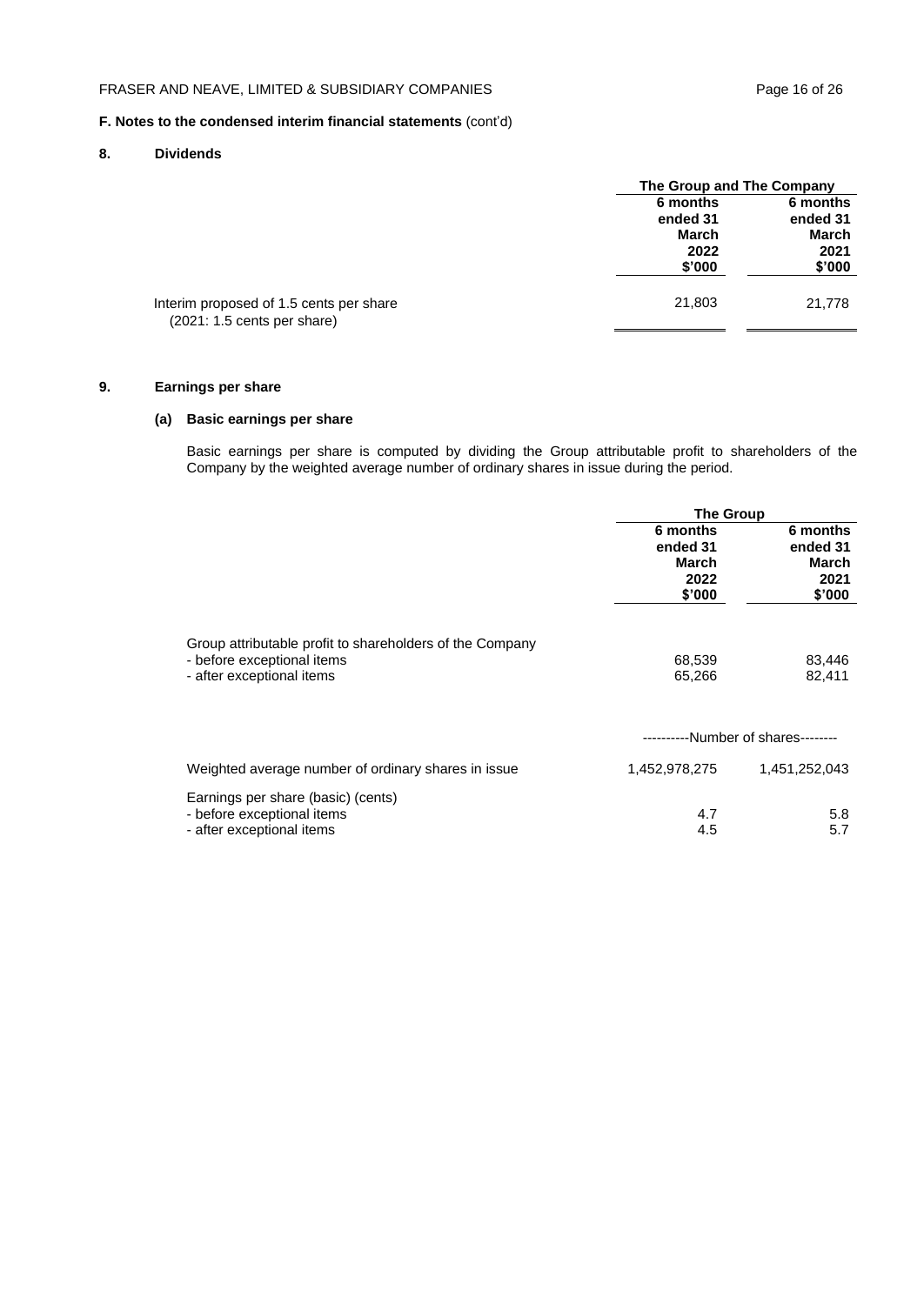## **9. Earnings per share** (cont'd)

#### **(b) Diluted earnings per share**

Diluted earnings per share is computed by dividing the Group adjusted attributable profit to shareholders of the Company by the adjusted weighted average number of ordinary shares in issue during the period.

For diluted earnings per share, the Group attributable profit to shareholders of the Company is adjusted for changes in subsidiary company's attributable profit resulting from dilutive potential shares under share plans of a subsidiary company. The reconciliation of the Group adjusted attributable profit to shareholders of the Company used to compute diluted earnings per share is as follows:

|                                                                                                                                                 | <b>The Group</b>                                |                                                 |
|-------------------------------------------------------------------------------------------------------------------------------------------------|-------------------------------------------------|-------------------------------------------------|
|                                                                                                                                                 | 6 months<br>ended 31<br>March<br>2022<br>\$'000 | 6 months<br>ended 31<br>March<br>2021<br>\$'000 |
| Group attributable profit to shareholders of the Company<br>before exceptional items<br>Change in attributable profit due to dilutive potential | 68,539                                          | 83,446                                          |
| shares under share plans of a subsidiary company                                                                                                | (86)                                            | (142)                                           |
| Group adjusted attributable profit to shareholders of the<br>Company before exceptional items                                                   | 68,453                                          | 83,304                                          |
| Group attributable profit to shareholders of the Company<br>after exceptional items<br>Change in attributable profit due to dilutive potential  | 65,266                                          | 82,411                                          |
| shares under share plans of a subsidiary company                                                                                                | (79)                                            | (142)                                           |
| Group adjusted attributable profit to shareholders of the<br>Company after exceptional items                                                    | 65,187                                          | 82,269                                          |

The weighted average number of ordinary shares is adjusted to assume exercise of all dilutive potential shares under share plans of the Company. The reconciliation of the weighted average number of ordinary shares used to compute diluted earnings per share is as follows:

|                                                                                                       | <b>The Group</b>                      |                                       |
|-------------------------------------------------------------------------------------------------------|---------------------------------------|---------------------------------------|
|                                                                                                       | 6 months<br>ended 31<br>March<br>2022 | 6 months<br>ended 31<br>March<br>2021 |
| Weighted average number of ordinary shares used<br>to compute basic earnings per share                | 1,451,978,275                         | 1,451,252,043                         |
| Adjustment for dilutive potential shares under<br>share plans of the Company                          | 1,950,804                             | 4,011,436                             |
| Weighted average number of ordinary shares used<br>to compute diluted earnings per share              | 1,453,929,079                         | 1,455,263,479                         |
| Earnings per share (fully diluted) (cents)<br>- before exceptional items<br>- after exceptional items | 4.7<br>4.5                            | 5.7<br>5.7                            |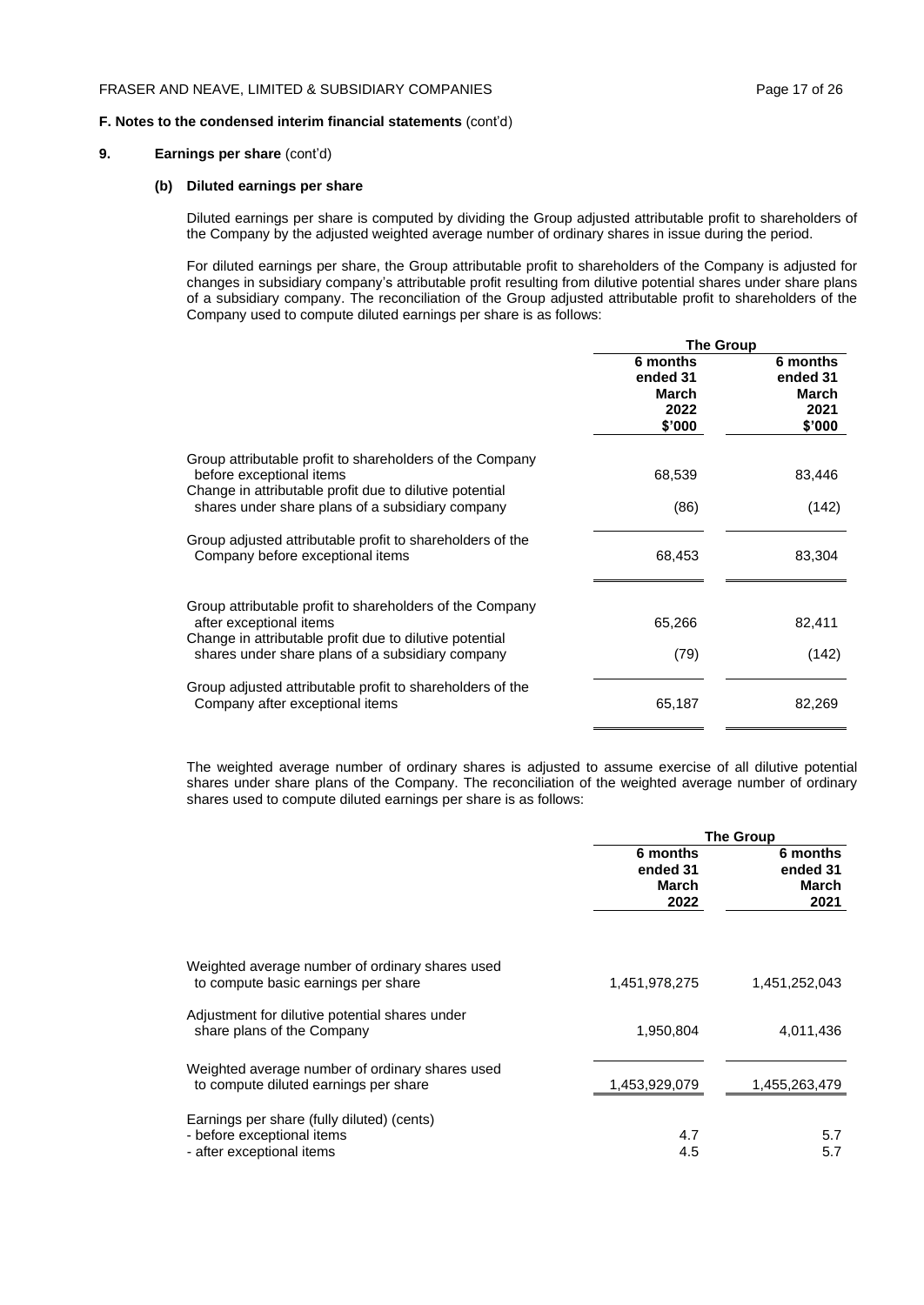#### **10. Share capital**

|                                                                                             | The Group and The Company             |                                                  |
|---------------------------------------------------------------------------------------------|---------------------------------------|--------------------------------------------------|
|                                                                                             | 6 months<br>ended 31<br>March<br>2022 | 6 months<br>ended 30<br><b>September</b><br>2021 |
| Issued and fully paid ordinary shares:                                                      |                                       | -- Number of Shares ------------                 |
| As at beginning of the period<br>Shares issued pursuant to the vesting of shares awarded    | 1,451,835,276                         | 1,451,835,276                                    |
| under share plans                                                                           | 1,714,499                             |                                                  |
| As at end of the period                                                                     | 1,453,549,775                         | 1,451,835,276                                    |
|                                                                                             | As at<br>31 March<br>2022             | As at<br>31 March<br>2021                        |
| The number of shares awarded conditionally under share<br>plans as at the end of the period | 1,950,804                             | 4,011,436                                        |
| The number of issued shares excluding treasury shares as at<br>the end of the period        | 1,453,549,775                         | 1,451,835,276                                    |

The Company did not hold any treasury shares as at 31 March 2022 (31 March 2021: Nil).

The Company did not have any subsidiary holdings as at 31 March 2022 and 31 March 2021.

The Company's total number of issued shares excluding treasury shares is 1,453,549,775 as at 31 March 2022 and 1,451,835,276 as at 30 September 2021.

There were no sales, transfers, disposal, cancellation and/or use of treasury shares and subsidiary holdings by the Company during the six months ended 31 March 2022.

#### **11. Net asset value**

|                                                                        | <b>The Group</b><br><b>The Company</b> |                               |                           |                               |
|------------------------------------------------------------------------|----------------------------------------|-------------------------------|---------------------------|-------------------------------|
|                                                                        | As at<br>31 March<br>2022              | As at<br>30 September<br>2021 | As at<br>31 March<br>2022 | As at<br>30 September<br>2021 |
| Net asset value per<br>ordinary share based on<br>issued share capital | \$2.09                                 | \$2.08                        | \$1.09                    | \$1.11                        |

#### **12. Fixed assets**

During the six months ended 31 March 2022, the Group acquired assets amounting to \$64,912,000 (six months ended 31 March 2021: \$38,460,000) and disposed of assets amounting to \$358,000 (six months ended 31 March 2021: \$118,000).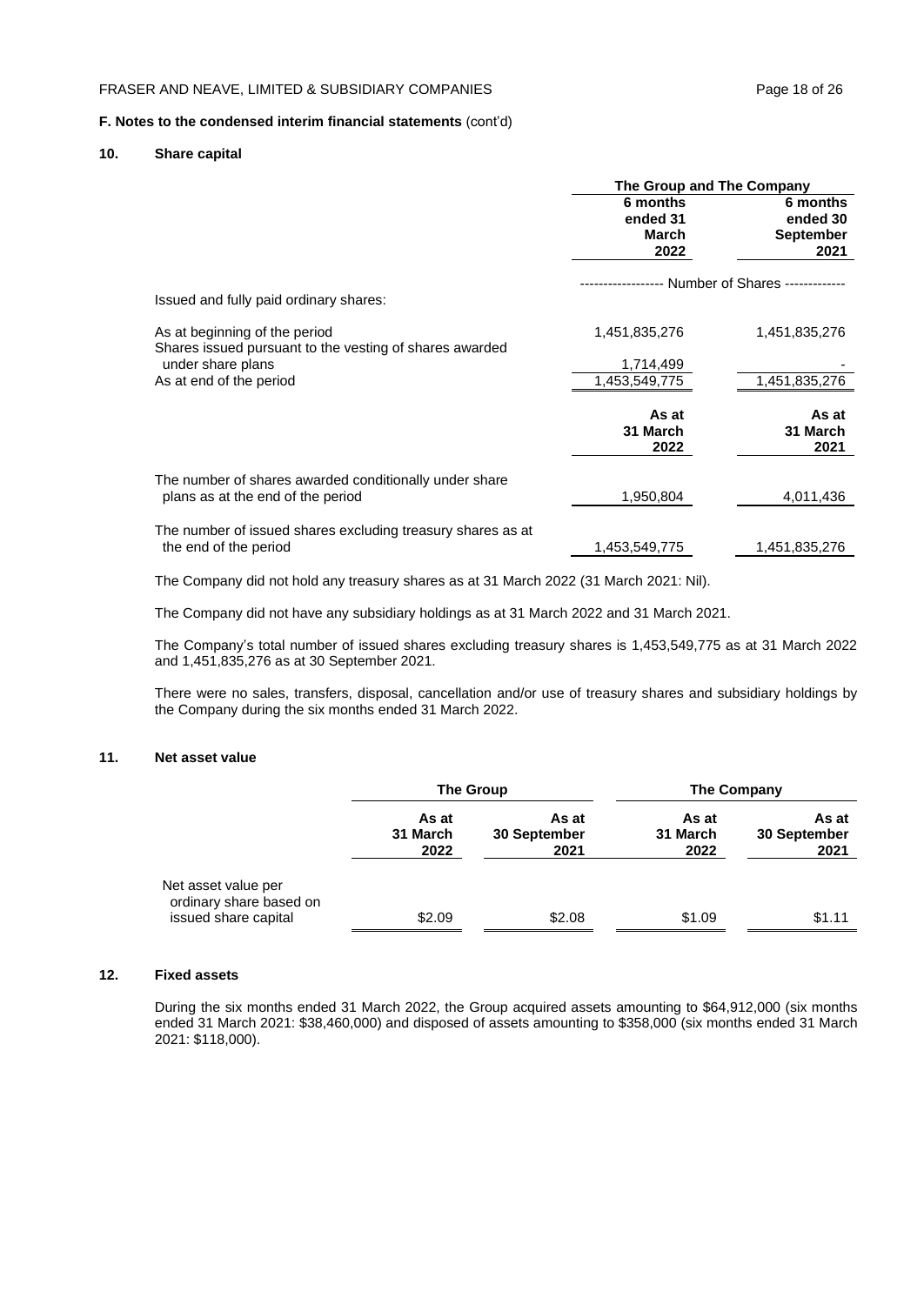#### **13. Acquisition of subsidiary companies**

On 15 December 2021, Warburg Vending Malaysia Sdn Bhd, an indirect wholly-owned Malaysia-incorporated subsidiary company of the Group, completed the acquisition of the entire issued share capital of Ventaserv Sdn Bhd and its subsidiary company, Balance Fountain Sdn Bhd (collectively, "Ventaserv"). The cash consideration was RM8.7 million (approximately \$2.8 million). A provisional goodwill of \$1.6 million was recognised on the acquisition based on the difference between the consideration and the fair value of the identifiable assets and liabilities at the date of the acquisition, subject to completion of the Price Purchase Allocation exercise. The consideration was arrived at on a "willing-buyer-willing-seller" basis, taking into account *inter alia*, the existing assets, financial position and business prospects of Ventaserv and precedent transactions for companies engaged in similar business.

The fair value of the identifiable assets and liabilities as at the date of acquisition were as follows:

|                                                                  | Fair value as<br>at date of<br>acquisition<br>\$'000 |
|------------------------------------------------------------------|------------------------------------------------------|
| Fixed assets                                                     | 1,839                                                |
| Current assets                                                   | 341                                                  |
| <b>Current liabilities</b>                                       | (1,006)                                              |
| Non-current liabilities                                          | (165)                                                |
| Cash and cash equivalents                                        | 220                                                  |
|                                                                  | 1,229                                                |
| Provisional goodwill arising from acquisition                    | 1,581                                                |
| Consideration paid                                               | 2.810                                                |
| Less: Cash and cash equivalents of subsidiary companies acquired | (220)                                                |
| Net cash outflow on acquisition of subsidiary companies          | 2,590                                                |

#### **14. Borrowings**

|                                                                 |                                            | The Group                                      |  |
|-----------------------------------------------------------------|--------------------------------------------|------------------------------------------------|--|
|                                                                 | <b>As at 31</b><br>March<br>2022<br>\$'000 | As at 30<br><b>September</b><br>2021<br>\$'000 |  |
| Amount repayable in one year or less, or on demand<br>Unsecured | 304,186                                    | 427,573                                        |  |
| Amount repayable after one year<br>Unsecured                    | 529,581                                    | 499,262                                        |  |

The Group's wholly-owned subsidiary, F&N Treasury Pte. Ltd. (the "Issuer"), has redeemed in full the S\$160,000,000 3.09% Notes due 2022 (the "Series 13 Notes") on 23 March 2022, being the maturity date of the Series 13 Notes (the "Redemption"). The Series 13 Notes were issued under the S\$2,000,000,000 Multicurrency Debt Issuance Programme established by the Issuer on 7 May 2007, which is unconditionally and irrevocably guaranteed by the Company. Following the Redemption, the Series 13 Notes have been cancelled and delisted from the Singapore Exchange Securities Trading Limited.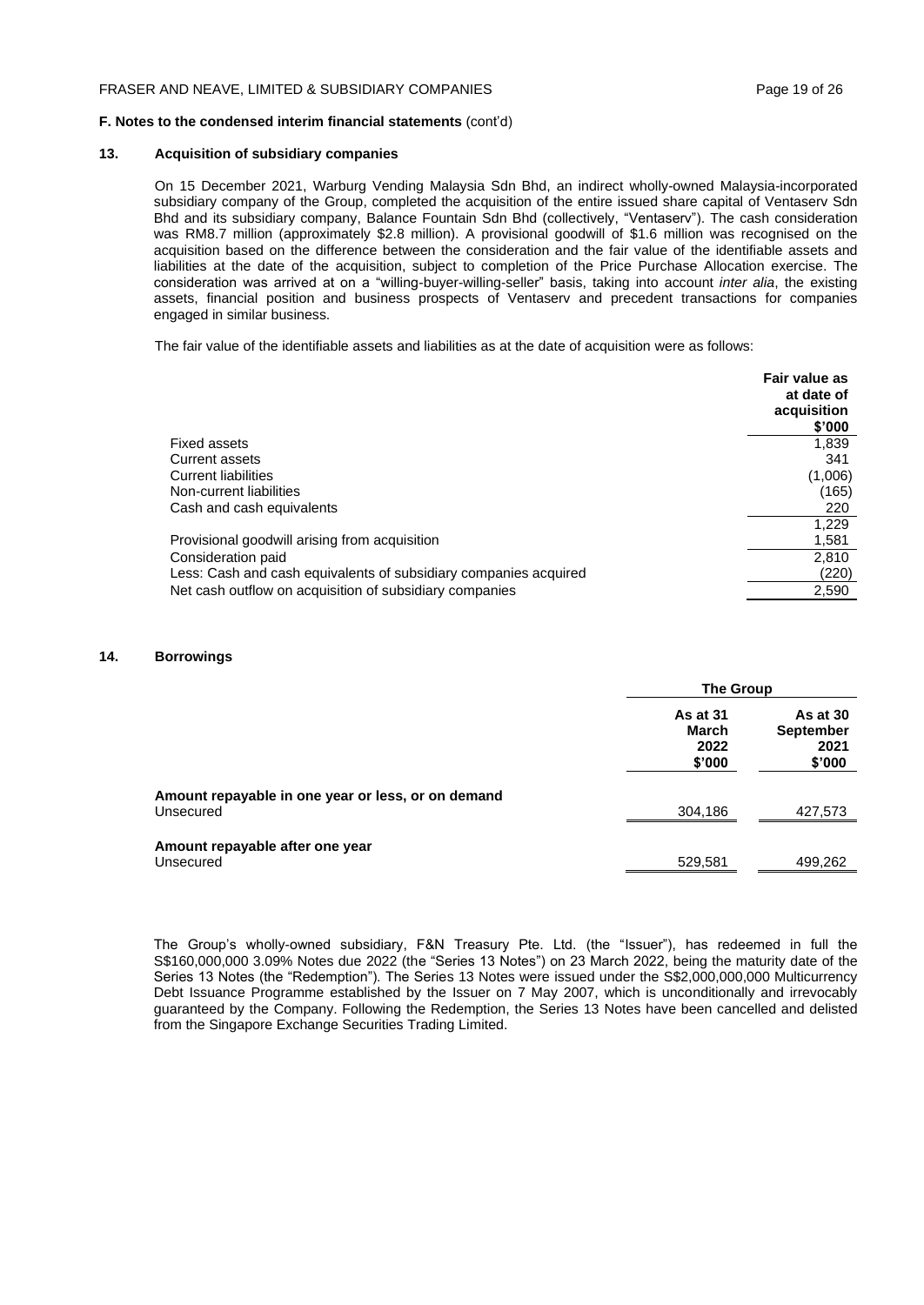#### **15. Significant related party transactions**

In addition to the information disclosed elsewhere in the financial statements, the following were the significant related party transactions entered into between the Group and related parties based on agreed fees or terms between the parties.

|                                                     |                                                 | <b>The Group</b>                                |  |
|-----------------------------------------------------|-------------------------------------------------|-------------------------------------------------|--|
|                                                     | 6 months<br>ended 31<br>March<br>2022<br>\$'000 | 6 months<br>ended 31<br>March<br>2021<br>\$'000 |  |
| Transactions with TCC Group of Companies (i)<br>(a) |                                                 |                                                 |  |
| Sales                                               | 12,293                                          | 11,909                                          |  |
| Advertising & promotion support                     | 1.438                                           | 5.472                                           |  |
| Service fee and other income                        | 244                                             | 533                                             |  |
| Purchases                                           | (14, 413)                                       | (16, 526)                                       |  |
| Marketing expense                                   | (3,022)                                         | (4,275)                                         |  |
| Logistic expense                                    | (387)                                           | (1,886)                                         |  |
| Insurance premium expense                           | (829)                                           | (964)                                           |  |
| Rental and other expenses                           | (4,009)                                         | (2,668)                                         |  |

(i) This refers to the companies and entities in the TCC Group which are controlled by Mr Charoen Sirivadhanabhakdi and Khunying Wanna Sirivadhanabhakdi.

| (b) Transactions with Joint Venture and Associated Companies |         |         |
|--------------------------------------------------------------|---------|---------|
| Sales                                                        | 140     | 1.120   |
| Receipt of corporate service fees                            | 1 Q     |         |
| Purchases                                                    | (1.132) | (1,010) |
|                                                              |         |         |

#### **16. Contingent liabilities**

The Company issued corporate guarantees to the extent of \$3,393,259,000 (2021: \$2,897,158,000) for the purpose of assisting its subsidiary and joint venture companies to obtain external borrowings. Of the \$3,393,259,000 (2021: \$2,897,158,000) corporate guarantees given by the Company, \$954,104,000 (2021: \$920,486,000) has been utilised by its subsidiary and joint venture companies as security for their borrowings.

#### **17. Classification of financial assets and liabilities**

Set out below is a comparison by category of the carrying amounts of the Group's and the Company's financial assets and liabilities that are carried in the financial statements:

|                                                                  | <b>The Group</b>                    |                                                | <b>The Company</b>                         |                                                |
|------------------------------------------------------------------|-------------------------------------|------------------------------------------------|--------------------------------------------|------------------------------------------------|
|                                                                  | As at 31<br>March<br>2022<br>\$'000 | As at 30<br><b>September</b><br>2021<br>\$'000 | As at 31<br><b>March</b><br>2022<br>\$'000 | As at 30<br><b>September</b><br>2021<br>\$'000 |
| <b>Financial Assets</b>                                          |                                     |                                                |                                            |                                                |
| Other investments at FVOCI<br>Derivative financial instruments   | 5,417                               | 5,625                                          | 155,037                                    | 172,339                                        |
| designated as a hedge                                            | 2,956                               |                                                |                                            |                                                |
| Derivative financial instruments at                              |                                     |                                                |                                            |                                                |
| fair value through profit and loss                               | 950                                 | 546                                            | 9                                          |                                                |
| Financial assets at amortised cost                               | 608,581                             | 766,124                                        | 36,133                                     | 135,465                                        |
|                                                                  | 617,904                             | 772,295                                        | 191,179                                    | 307,804                                        |
| <b>Financial Liabilities</b><br>Derivative financial instruments |                                     |                                                |                                            |                                                |
| designated as a hedge<br>Derivative financial instruments at     |                                     | 7,202                                          |                                            |                                                |
| fair value through profit and loss                               | 164                                 | 419                                            | 30                                         | 17                                             |
| Financial liabilities at amortised cost                          | 1,266,635                           | 1,335,879                                      | 822,145                                    | 900,992                                        |
|                                                                  | 1,266,799                           | 1,343,500                                      | 822,175                                    | 901,009                                        |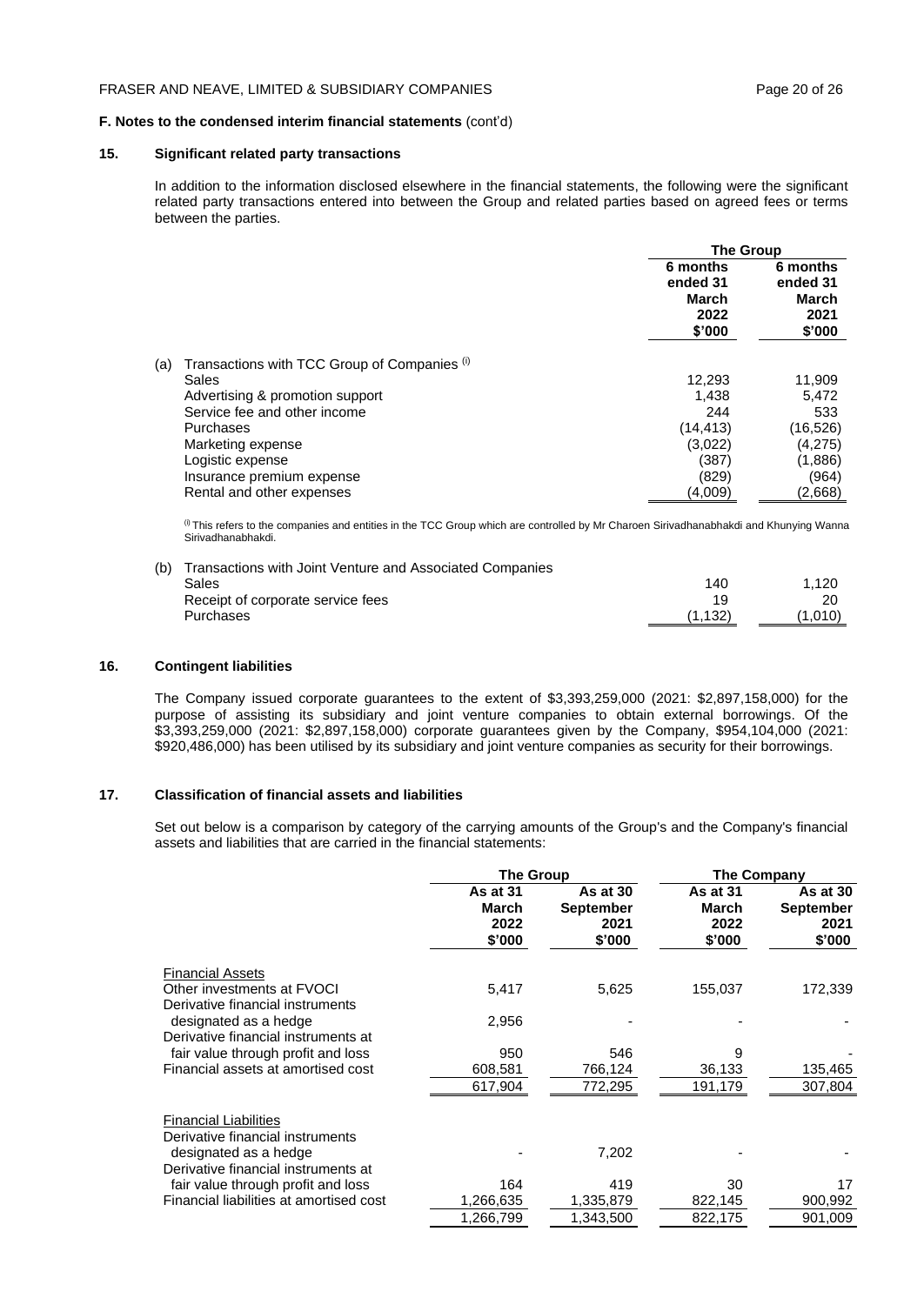#### **17. Classification of financial assets and liabilities** (cont'd)

Financial assets at amortised cost includes cash and bank deposits, trade and other receivables, amount due from related parties, subsidiary, joint venture and associated companies.

Financial liabilities at amortised cost includes trade and other payables, amount due to related parties, subsidiary and associated companies, lease liabilities and borrowings.

#### **18. Fair value measurement**

The Group and the Company classifies fair value measurement using a fair value hierarchy that reflects the significance of the inputs used in making the measurements. The fair value hierarchy has the following levels:

- Level 1: Quoted prices (unadjusted) in active markets for identical assets or liabilities
- Level 2: Inputs other than quoted prices included within Level 1 that are observable for the asset or liability, either directly (i.e. prices) or indirectly (i.e. derived from prices)
- Level 3: Inputs for the asset or liability that are not based on observable market data (unobservable inputs)

The following table shows the analysis of assets and liabilities carried at fair value and their levels in the fair value hierarchy:

|                                                                         | <b>The Group</b>  |                              |                   |                        |
|-------------------------------------------------------------------------|-------------------|------------------------------|-------------------|------------------------|
|                                                                         | Level 1<br>\$'000 | Level <sub>2</sub><br>\$'000 | Level 3<br>\$'000 | <b>Total</b><br>\$'000 |
| As at 31 March 2022<br><b>Financial Assets</b><br>Other investments     |                   |                              |                   |                        |
| - Quoted equity investments at FVOCI                                    | 5,403             |                              |                   | 5,403                  |
| Derivative financial instruments                                        |                   | 3,906                        |                   | 3,906                  |
|                                                                         | 5,403             | 3,906                        |                   | 9,309                  |
| <b>Non-Financial Asset</b><br>Investment properties                     |                   |                              | 16,741            | 16,741                 |
| <b>Financial Liability</b><br>Derivative financial instruments          |                   | 164                          |                   | 164                    |
| As at 30 September 2021<br><b>Financial Assets</b><br>Other investments |                   |                              |                   |                        |
| - Quoted equity investments at FVOCI                                    | 5,611             |                              |                   | 5,611                  |
| Derivative financial instruments                                        |                   | 546                          |                   | 546                    |
|                                                                         | 5,611             | 546                          |                   | 6,157                  |
| <b>Non-Financial Asset</b><br>Investment properties                     |                   |                              | 16,858            | 16,858                 |
| <b>Financial Liability</b><br>Derivative financial instruments          |                   | 7,621                        |                   | 7,621                  |

Investment properties are stated at fair value which has been determined based on valuations performed at 30 September 2021. Valuations are performed by accredited independent valuers with recognised and relevant professional qualification and with recent experience in the location and category of the properties being valued. The valuations are based on open market values on the as-is basis and were prepared primarily using the Investment and Direct Comparison Approach. In relying on the valuation reports, management has exercised its judgement and is satisfied that the valuation methods and estimates are reflective of current market conditions.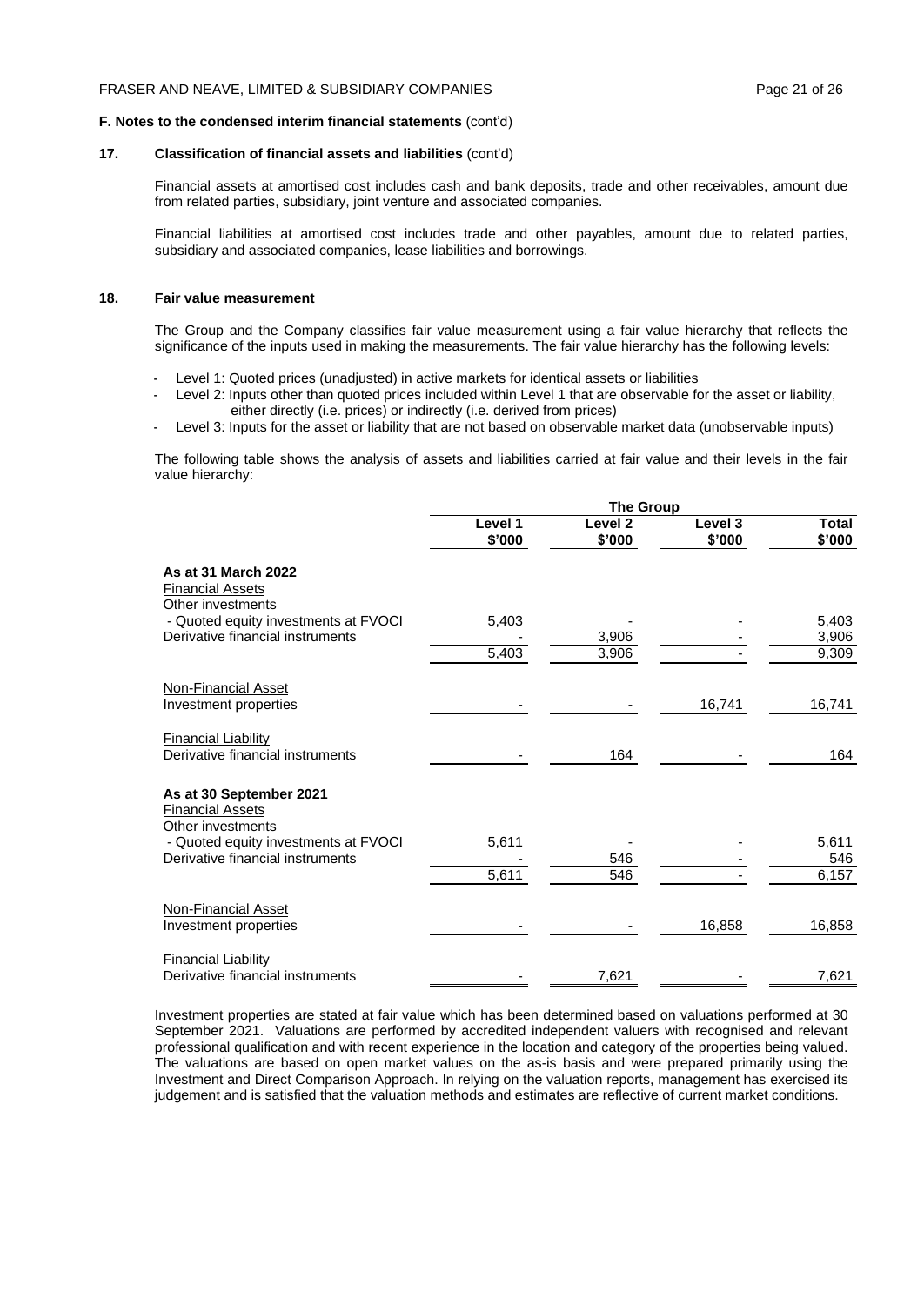#### **18. Fair value measurement** (cont'd)

|                                                                         | <b>The Company</b> |                   |                   |                 |
|-------------------------------------------------------------------------|--------------------|-------------------|-------------------|-----------------|
|                                                                         | Level 1<br>\$'000  | Level 2<br>\$'000 | Level 3<br>\$'000 | Total<br>\$'000 |
| As at 31 March 2022<br><b>Financial Assets</b><br>Other investments     |                    |                   |                   |                 |
| - Quoted equity investments at FVOCI                                    | 155,023            |                   |                   | 155,023         |
| Derivative financial instruments                                        |                    | $\overline{9}$    |                   | 9               |
|                                                                         | 155,023            | 9                 |                   | 155,032         |
| <b>Financial Liability</b><br>Derivative financial instruments          |                    | 30                |                   | 30              |
| As at 30 September 2021<br><b>Financial Assets</b><br>Other investments |                    |                   |                   |                 |
| - Quoted equity investments at FVOCI                                    | 172,325            |                   |                   | 172,325         |
| <b>Financial Liability</b><br>Derivative financial instruments          |                    | 17                |                   | 17              |

There have been no transfers between Level 1, Level 2 and Level 3 for the Group and the Company during the 6 months ended 31 March 2022 and financial year ended 30 September 2021.

#### **19. Subsequent events**

The Group's subsidiary company, Fraser & Neave Holdings Bhd, through its indirect 65%-owned subsidiary company, Dagang Sejahtera Sdn Bhd, had on 25 April 2022 entered into a conditional share sale agreement to acquire 100% equity interest in Ladang Permai Damai Sdn Bhd for a total cash consideration of RM215.6 million.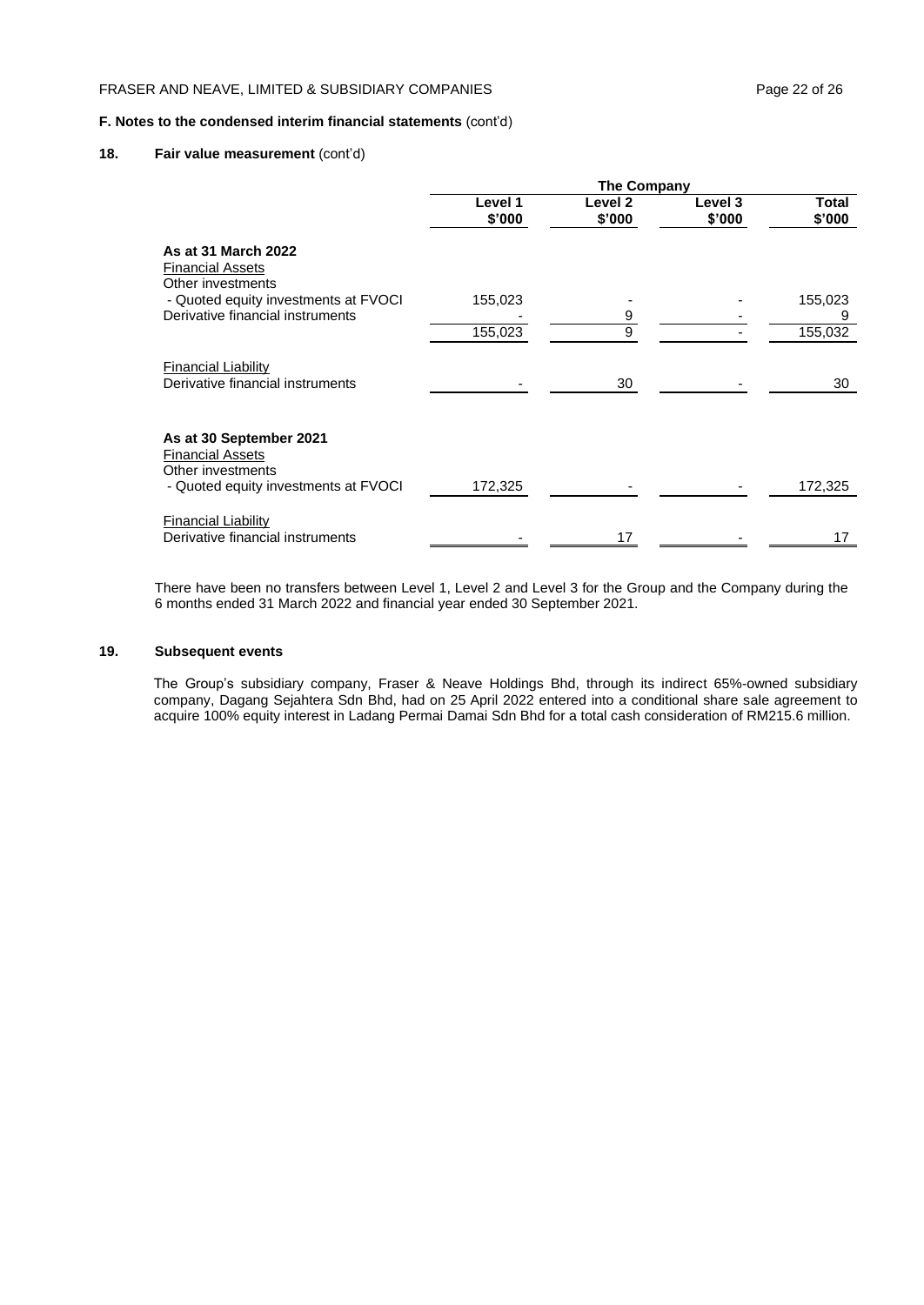#### **G. Other information required by Listing Rule Appendix 7.2**

#### **1. Review**

The condensed consolidated balance sheet of Fraser and Neave, Limited and its subsidiary companies as at 31 March 2022, the related condensed consolidated profit statement and other comprehensive income, condensed consolidated statement of changes in equity and condensed consolidated cash flow statement for the six-month period then ended and certain explanatory notes have not been audited or reviewed.

#### **2. Review of performance of the Group**

#### **Profit Statement for the 6 months ended 31 March 2022**

Revenue increased 2.2% to \$1,010.0 million, up from \$988.6 million in the corresponding period last year. PBIT of \$127.0 million was a decrease of 17.1% from \$153.3 million a year ago while attributable profit before exceptional items of \$68.5 million decreased 17.9% as compared to the corresponding period last year.

#### **Beverages**

Beverages revenue of \$288.5 million was 15.3% higher than the corresponding period last year. The gradual reopening of the economy as a result of the easing of Covid-19 movement restrictions, together with the successful execution of festive campaigns, new product launches and higher selling prices contributed to higher Soft Drinks revenue. In Myanmar, despite unfavourable currency translation, the continued ramp up in sales volume led to higher revenue contributions from Beer operations.

PBIT increased 24.5% from \$21.8 million to \$27.2 million driven by PBIT growth in both Soft Drinks and Beer. Despite higher commodity and logistics costs, Soft Drinks earnings improved on the back of increased revenue and controlled marketing and promotional expenses. PBIT growth for Beer operations was due to significantly higher beer sales volume.

#### **Dairies**

Dairies revenue decreased 2.6% to \$602.1 million from \$617.9 million in the corresponding period last year. The decrease was mainly attributed to the unfavourable currency translation affecting Dairies Thailand. Excluding this currency translation, Dairies Thailand revenue increased on the back of improved domestic and export sales. Dairies Malaysia sales was impacted by lower export sales, as a result of supply chain disruptions and higher selling prices. The decrease was cushioned by higher revenue in Dairies Singapore arising from higher export sales and recovery in the domestic food service channel.

Dairies PBIT decreased by 20.6% to \$101.8 million, impacted by lower sales volume, unfavourable currency translation and higher input costs which were affected by global supply chain disruptions.

#### **Printing and Publishing**

Printing and Publishing ("P&P") revenue was \$107.7 million, down 6.7% compared to the corresponding period last year. The decline was mainly due to softer textbook adoption cycle, timing difference in international textbook sales, lower advertising revenue and disruption in print sales volume in China due to ongoing Covid-19 pandemic lockdowns. This was partially offset by higher revenue from Retail and Book Distribution where gradual improvement in retail conditions lifted sales.

Despite continued cost discipline, PBIT loss widened from \$2.8 million to \$11.6 million, aggravated by significant increases in raw material, freight and utility cost. At the same time, expenditure also increased in relation to P&P's strategic investments into the development of digital education products. Momentum remained strong for Education Publishing's internationalization and digitization strategy during this period.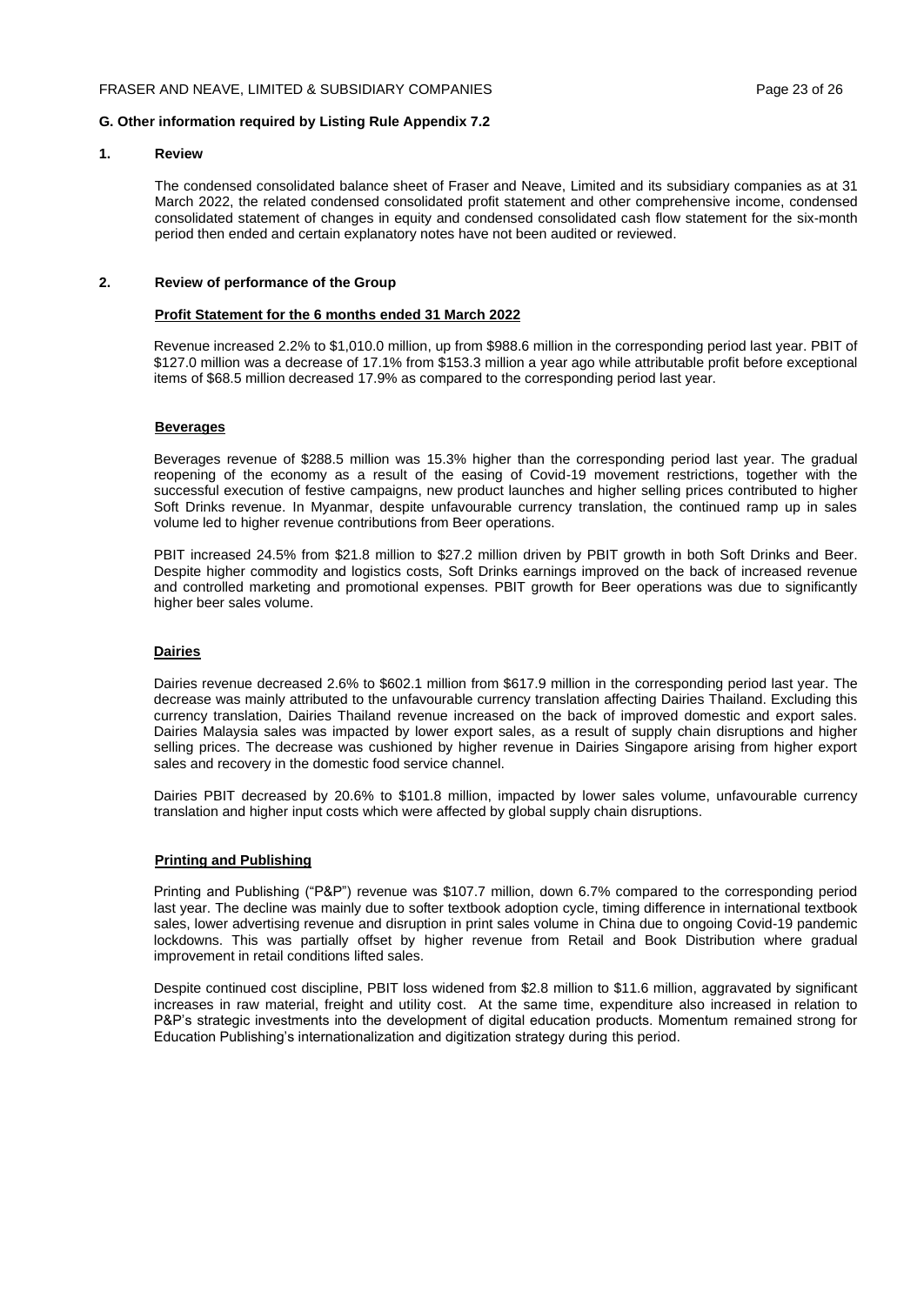#### **G. Other information required by Listing Rule Appendix 7.2** (cont'd)

#### **2. Review of performance of the Group** (cont'd)

#### **Tax**

The Group effective tax rate ("ETR") of 13.3% (2021:16.3%) was mainly attributed to non-taxable income. The lower ETR was due to withholding tax savings and an increase in non-taxable income in the current period.

#### **Group Balance Sheet as at 31 March 2022**

The increase in Reserves was mainly due to profits of \$65.3 million retained for the period partly offset by payment of dividends.

Current assets decreased by \$81.2 million or 7.5% from \$1,077.8 million to \$996.6 million as at 31 March 2022 mainly due to cash utilized for working capital requirements. This was partly offset by the increase in inventories and trade receivables as a result of higher levels of raw materials and finished goods maintained to support higher sales expected from the easing of Covid-19 movement restrictions and upcoming festive holidays.

Liabilities decreased by \$62.9 million or 4.3% from \$1,470.0 million to \$1,407.1 million as at 31 March 2022 mainly due to the redemption of \$160.0 million of Notes on 23 March 2022. This was partly offset by bank borrowings drawn down and increase in trade payables for higher stock levels of raw materials held.

#### **Group Cash Flow Statement for the 6 months ended 31 March 2022**

The cash inflows and outflows are detailed in the Group Cash Flow Statement.

Net cash outflow due to operating activities for the period was \$12.4 million as compared to an inflow of \$183.4 million for the corresponding period last year. This was mainly due to higher working capital requirements for inventories and trade receivables to support expected higher consumer demand due to the easing of Covid-19 restrictions and upcoming festive holidays.

Net cash outflow due to investing activities of \$35.3 million was slightly higher as compared to \$33.9 million for the corresponding period last year. This was mainly due to the increase in fixed assets purchased during the current period offset by higher dividends received from associated companies and lower cash outflow on acquisition of subsidiary companies.

Net cash outflow due to financing activities for the period was \$171.5 million as compared to \$77.3 million for the corresponding period last year. The higher cash outflow during this period was mainly due to the redemption of \$160.0 million of Notes due in March 2022 partly offset by bank borrowings drawn down during the period.

#### **3. Where a forecast, or a prospect statement, has been previously disclosed to shareholders, any variance between it and the actual results.**

Not applicable.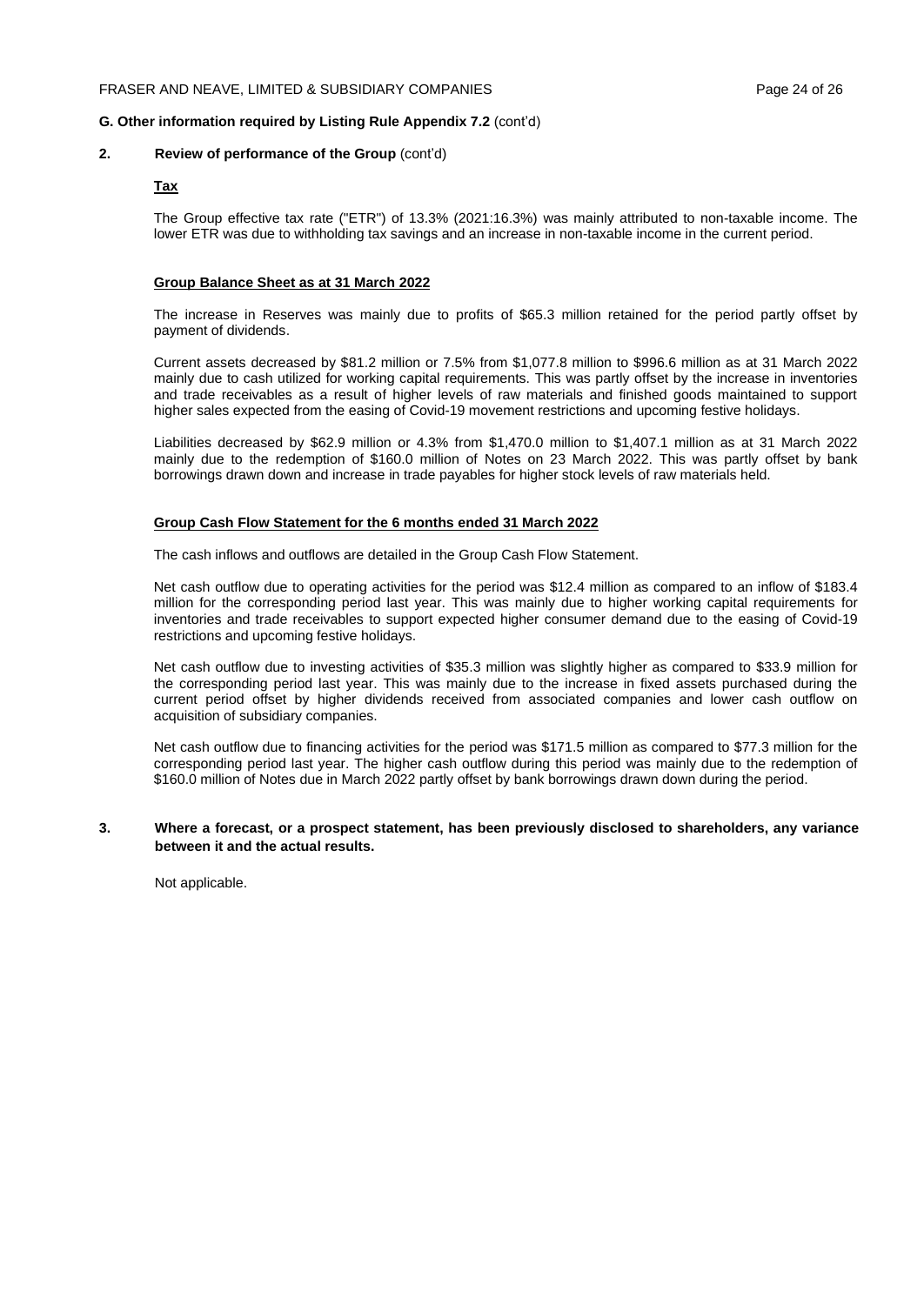#### **G. Other information required by Listing Rule Appendix 7.2** (cont'd)

**4. A commentary at the date of the announcement of the significant trends and competitive conditions of the industry in which the Group operates and any known factors or events that may affect the Group in the next reporting period and the next 12 months.**

Given the global challenges many industries are now facing, the soft start to FY2022 was not unexpected. While raw material shortages, costs inflation, supply chain disruptions and rising energy prices continue to pose challenges to our operating environment, the Group will continue to act proactively to navigate the volatile and inflationary environment and take deliberate steps to further enhance our resiliency. We remain focused on accelerating innovation and driving operational efficiency, commercial excellence and fiscal discipline across our value chain. We will also continue to make investments in our strategic growth initiatives, including seeking bolton acquisitions to complement and strengthen our capabilities and market presence

The outlook for the F&B industry remains bright. We believe the easing of the pandemic restrictions in Southeast Asia will pave the way for a revival of economic activity and release pent-up demand. Given the encouraging momentum of economic activities recovery in Singapore, Malaysia and Thailand, we will continue to drive sales for the coming festive seasons, particularly for beverages and ready-to-drink dairy business. Exports and the halal packaged food pillar remains a key focus for the Group. While increases in prices of key raw and packaging materials and rising energy prices continue to exert margin pressures, we look towards driving innovation as well as improving efficiencies to build a stronger and more sustainable business for the future. As disclosed in Section F, the Group had entered into an agreement to acquire Ladang Permai Damai Sdn Bhd for a cash consideration of RM215.6 million. This presents an opportunity for the Group to embark on the upstream dairy business so as to meet the demand for high quality fresh milk, further advancing our push into this fast-growing segment in Malaysia.

In our P&P business, we will continue to remain vigilant despite some positive sign that the disruption from the business impact of Covid-19 appear to be subsiding. However, input cost remains a key issue and continues to be volatile, while recovery across all our various business segment is uneven. The Printing business will pivot towards printing sustainable packaging products in the second half of the year which will help broaden our printing revenue base.

#### **5. If a decision regarding dividend has been made:-**

- **(a) Whether an interim ordinary dividend has been declared:** Yes
- **(b) (i) Amount per share** : 1.5 cents
	- **(ii) Previous corresponding period** : 1.5 cents
- **(c) Whether the dividend is before tax, net of tax or tax exempt. If before tax or net of tax, state the tax rate and the country where the dividend is derived. (If the dividend is not taxable in the hands of shareholders, this must be stated).**

Tax-exempt (one-tier).

#### **(d) The date the dividend is payable.**

The Directors have declared an interim dividend of 1.5 cents per share, tax-exempt (one-tier), to be paid on 6 June 2022 (last year: 1.5 cents per share, tax-exempt (one-tier)).

#### **(e) The date on which Registrable Transfers received by the Company (up to 5.00 p.m.) will be registered before entitlements to the dividend are determined.**

Registrable transfers received by the Company's Registrar, Tricor Barbinder Share Registration Services, 80 Robinson Road, #02-00, Singapore 068898 up to 5.00 pm on 20 May 2022 will be registered before entitlements to the dividend are determined.

Notice is hereby given that the share registers will be closed on 23 to 24 May 2022 for the preparation of dividend warrants.